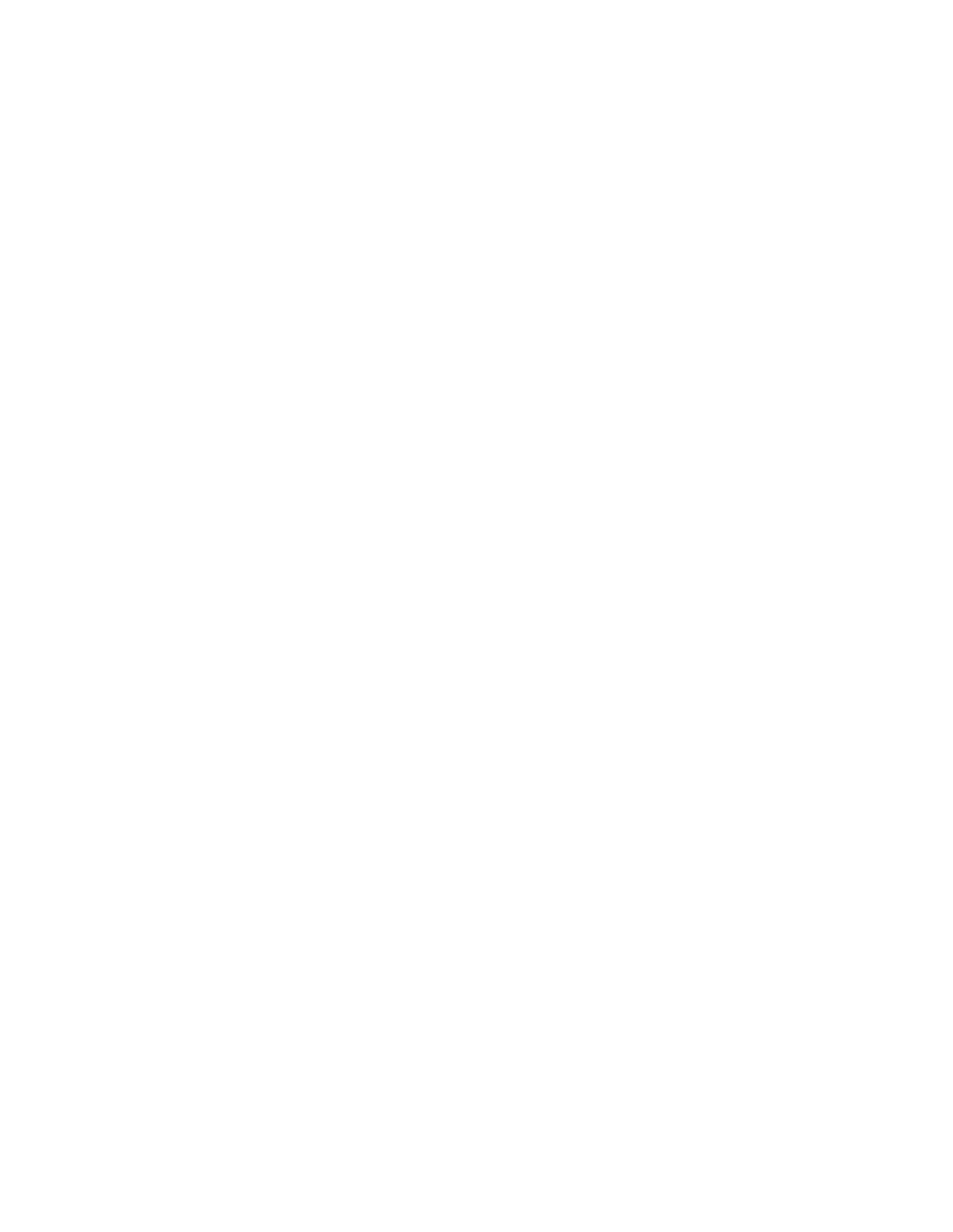

# *STUDENT OATH*

*As I begin the study of medicine, I do solemnly swear by that which I hold most sacred, that my efforts will be focused on the ultimate goal of serving my future patients. Toward this end, I will conscientiously and cooperatively work with my peers and professors in learning the art and science of medicine. I will regard the patients whom I will encounter in my training as fellow human beings and will do everything in my power to preserve their dignity. I will not compromise myself, nor endanger the welfare of my future patients, by employing unworthy methods in the pursuit of my education.*

*I pledge to perform to the best of my ability and to engage in continuous selfevaluation in an effort to address my limitations. I will never hesitate to call upon the assistance of others when indicated.*

*I recognize that the study of medicine is a lifelong responsibility; I pledge to continue to educate myself throughout my career and to constantly engage in a critical reexamination of myself as a rational, emotional and spiritual human being.*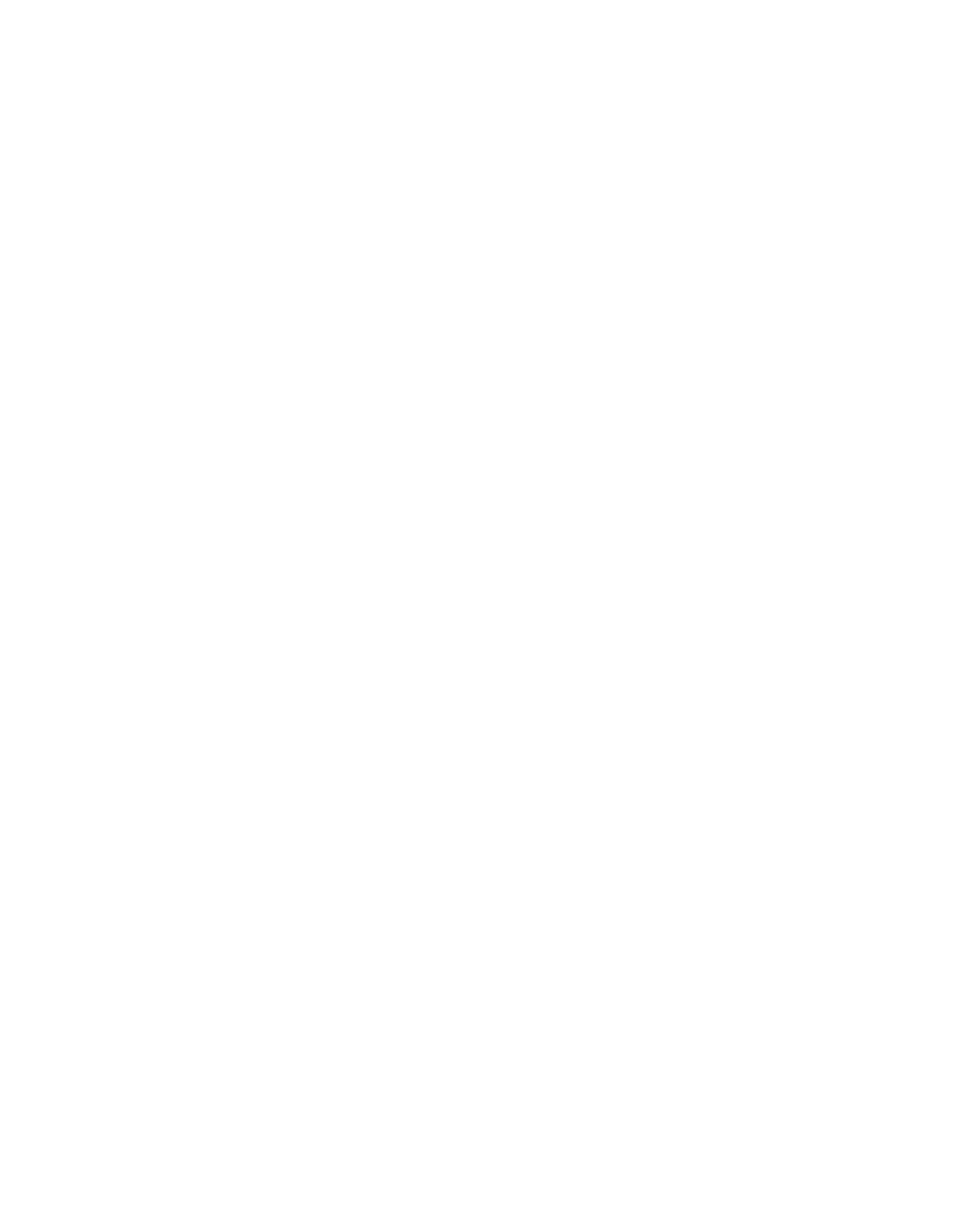

#### **COLLEGE OF HUMAN MEDICINE Michigan State University**

#### **STUDENT PERFORMANCE HANDBOOK**

| <b>STUDENT PERFORMANCE COMMITTEE (SPC)</b> - Purpose & Function 4 |                                                                          |  |
|-------------------------------------------------------------------|--------------------------------------------------------------------------|--|
|                                                                   | <b>COURSE REQUIREMENTS AND GRADING</b>                                   |  |
| $\mathbf{L}$                                                      |                                                                          |  |
| II.                                                               |                                                                          |  |
| III.                                                              |                                                                          |  |
| IV.                                                               |                                                                          |  |
| V.                                                                |                                                                          |  |
|                                                                   | <b>PROMOTION AND GRADUATION REQUIREMENTS</b>                             |  |
| $\mathbf{L}$                                                      |                                                                          |  |
| Ш.                                                                |                                                                          |  |
| III.                                                              |                                                                          |  |
| IV.                                                               |                                                                          |  |
| V.                                                                |                                                                          |  |
|                                                                   |                                                                          |  |
|                                                                   |                                                                          |  |
| VI.                                                               | <b>Suspension Pending Dismissal</b>                                      |  |
|                                                                   |                                                                          |  |
| VII.                                                              |                                                                          |  |
| VIII.                                                             |                                                                          |  |
| IX.                                                               |                                                                          |  |
| Х.                                                                | Flow Chart of Academic Review, Suspension Pending Dismissal, Probation & |  |
|                                                                   | <b>PROFESSIONAL DEVELOPMENT AND BEHAVIOR</b>                             |  |

# Understanding Professional Behavior................................................................................27 Development and Assessment of Professionalism for CHM Students ..................28 How Instances of Unprofessional Behavior are Handled ......................................28 Disciplinary Action ................................................................................................29 Examples of Unprofessional Behavior ..................................................................30 Reporting Concerns about Professional Misconduct.............................................32 **GRIEVANCES**...................................................................................................................32

**For other issues relating to academic performance, such as records, support and grievances, please refer to** *Medical Student Rights and Responsibilities at Michigan State University* **and the** *2015 Preclinical Student Handbook***.**

**These performance rules are in effect for all students matriculating to the College beginning fall 2015, except where specifically noted. Medical education is a dynamic process that involves periodic changes in policies and rules. Students are notified in writing of such changes. When students enter Blocks I/II (Preclinical) and III (Clinical), a new** *Handbook* **is provided which outlines policies for that block in more detail.**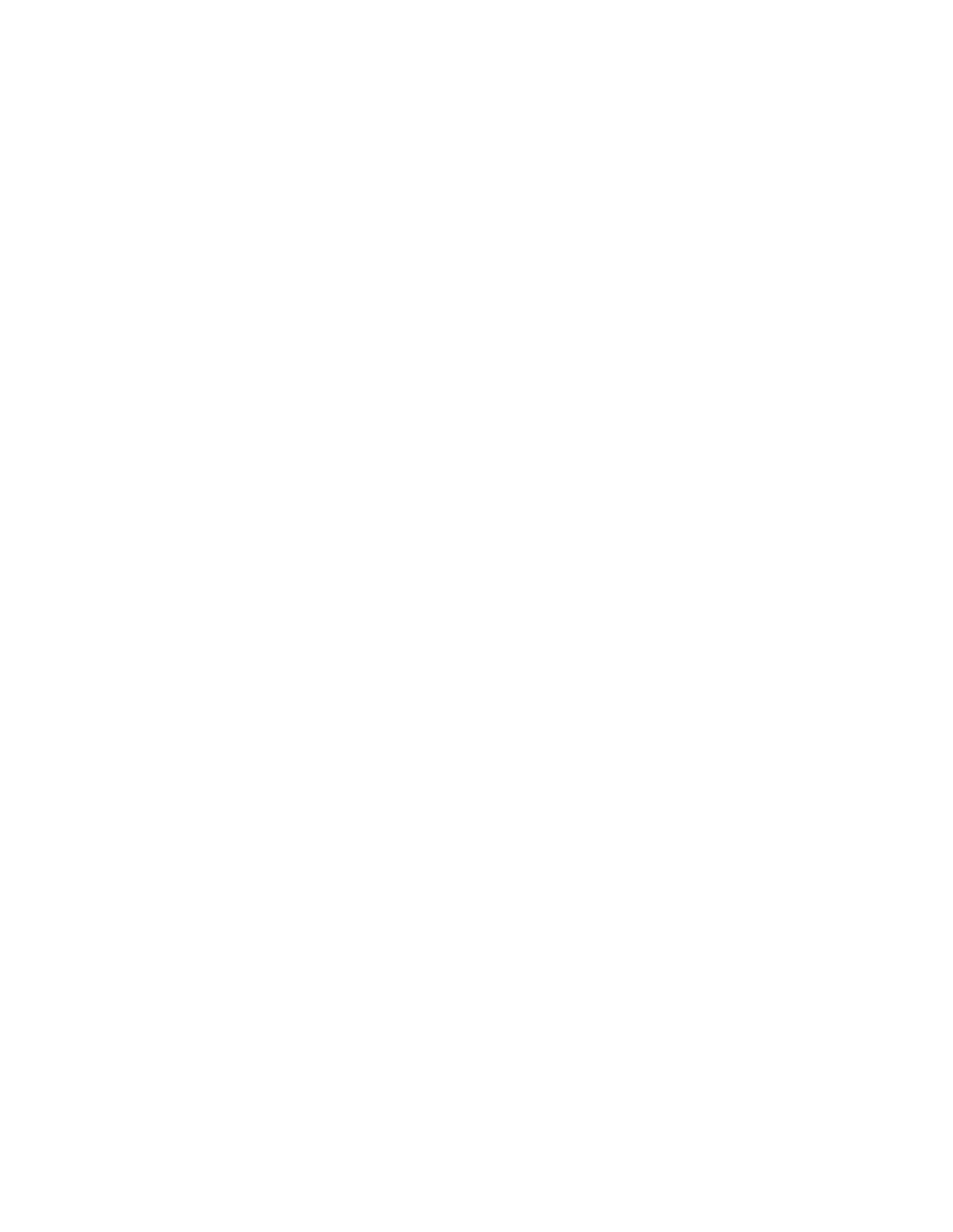



# **Student Performance Committee (SPC)**

## *Purpose and Function*

The Student Performance Committee of the College of Human Medicine at Michigan State University is charged with setting standards and policy regarding acceptable student progress in medical school.

The Committee will set the standards, subject to faculty approval, for medical student progress through the program of the College of Human Medicine, including standards for promotion and retention.

The faculty members of the Committee will promote to the clinical years of the curriculum those students who have successfully met the preclinical requirements of the college. Members of the Committee will recommend to the dean and the faculty those students who have successfully met the graduation requirements of the College of Human Medicine for the degree of Doctor of Medicine.

The Committee develops and recommends criteria (subject to faculty approval) for promotion, retention, suspension and dismissal from the College of Human Medicine. Members of the Committee will serve as a review body for students requesting reinstatement or any other consideration regarding an individual student.

A detailed description of the purpose, composition, function and procedures of the Student Performance Committee, is available on request from the Office of Preclinical Curriculum and the Office of Student Affairs and Services.

#### **COURSE REQUIRMENTS AND GRADING**

#### **I. Prerequisites and Notification of Course Requirements**

#### *Prerequisites*

The CHM curriculum has been organized from a developmental perspective: basic curricular experiences are provided before advanced experiences. As a general rule, Block I courses must be passed prior to enrolling for Block II, and Block II courses must be passed prior to enrolling in Block III experiences. Within Blocks, there are other prerequisites, which students must consider. Courses cannot be taken out of sequence without approval of the Block Director and/or the Assistant Dean of Preclinical Curriculum or the Senior Associate Dean for Academic Affairs.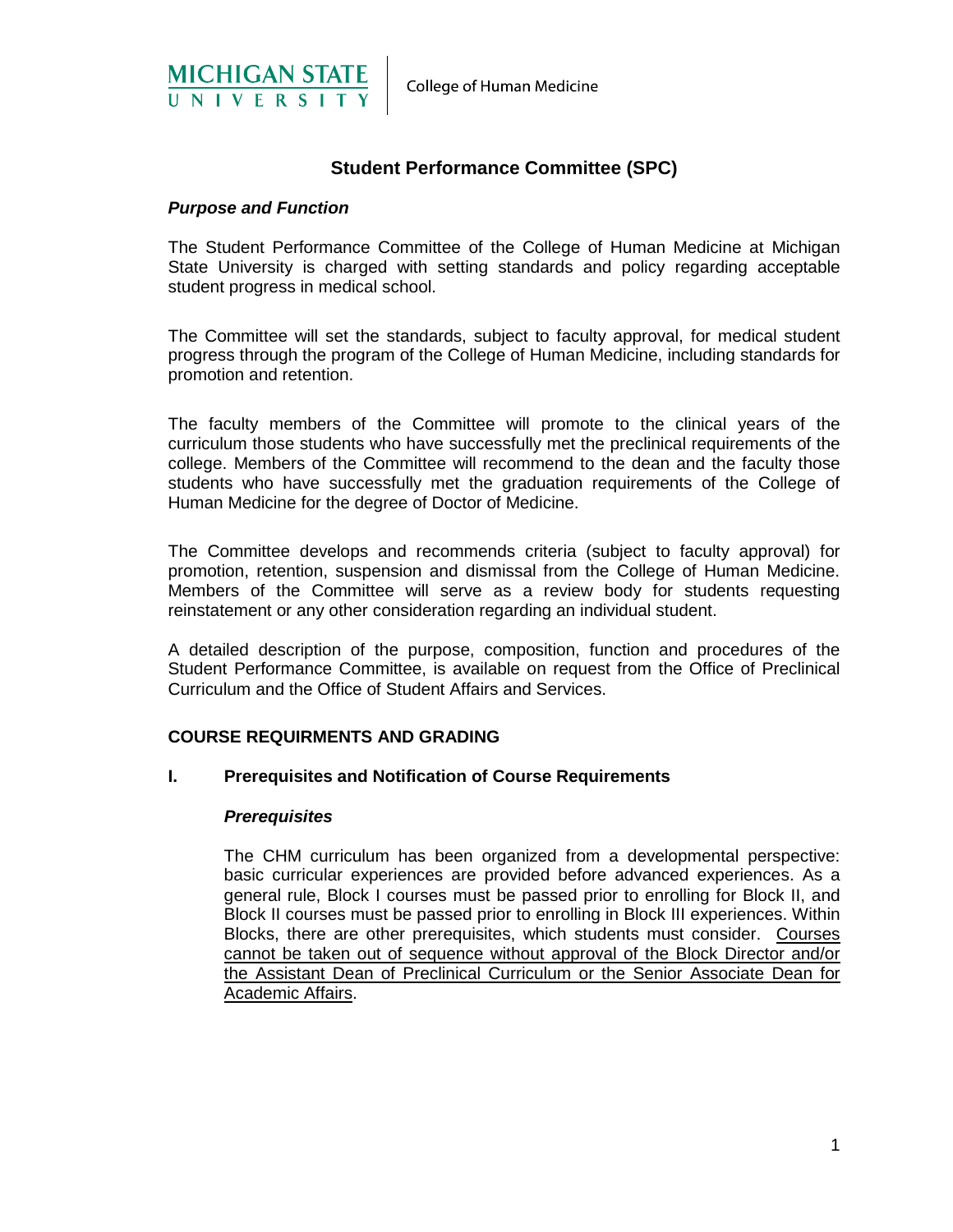

## *Notification of Course Requirements*

Students should be informed, in writing, of all course requirements, including criteria for grading, attendance policy, and policies and procedures for course examinations, make-up examinations and remediation of unsatisfactory performance. This information will be provided to students at the beginning of a course.

As a matter of policy in all courses, students should be notified when they are failing to meet course standards. For all courses that only have examinations, feedback from the in-term examinations constitutes the required student notice in courses.

# *Changes in Courses or the Curriculum as a Whole*

Curriculum is a dynamic process, always evolving in the direction of improved quality and of the incorporating changes in medical knowledge. The College reserves the right to make such changes during the course of study for any given class. Such changes occur through ratification by the curriculum governance process and with appropriate notification and lead-time for students and faculty.

#### **II. Examinations**

#### *Scheduled Examinations*

Most courses, programs and clerkships require the completion of a final examination. In addition, course directors may administer one or more in-term examinations. A schedule of examinations is available at the beginning of a Block and/or course.

#### *Missed Examinations*

Students must obtain an excused absence if they will miss an examination. **See the Block Handbook for details regarding procedure**. If an examination is missed with an unexcused absence, a grade of zero (0) will be entered for that examination.

#### *Make-Up for Examinations Missed*

If a **student obtains an excused absence** because of personal illness or other compelling reasons, a make-up examination can be offered the student by the course director. If the examination missed is an in-term examination, then the make-up examination should be taken before the end of the semester and before a final grade is assigned.

When a final examination needs to be made up because of student absence for an approved reason, a make-up examination should be offered the student at the earliest possible date, **no later than midpoint of the next semester or**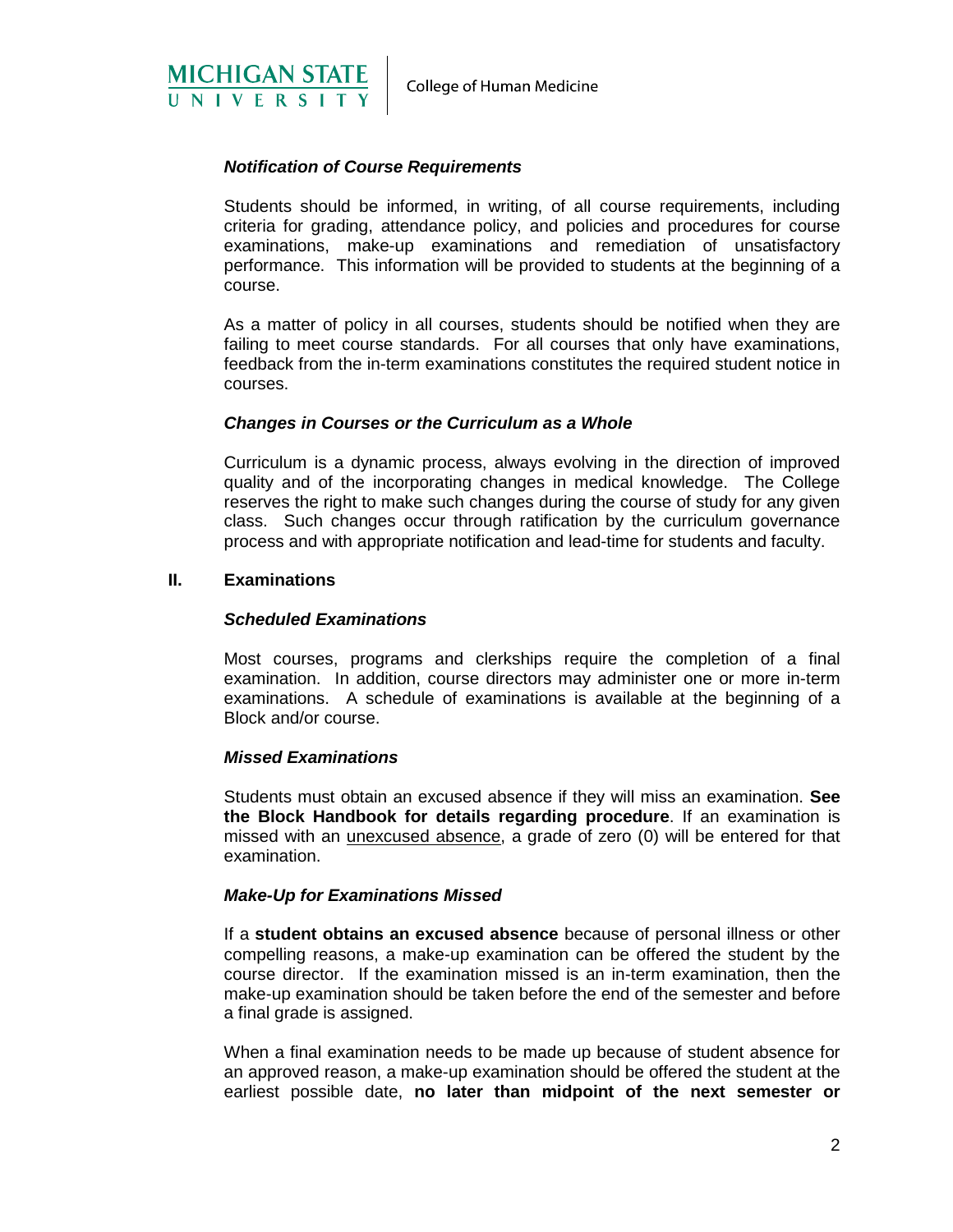

**clerkship in which the student is enrolled. In Block I, the student receives an I grade, which is changed to the appropriate grade upon completion of the course. The I grade is a permanent grade and remains on the student's official University transcript.**

#### *Special Accommodations*

The College of Human Medicine and the Resource Center for Persons with Disabilities (RCPD) at MSU is committed to the concept of full participation by persons with disabilities in the curriculum of the College. Students with a physical, sensory, cognitive or psychological disability should self-identify and enroll with the RCPD via secure/confidential web registration at My Profile.rcpd.msu.edu. Upon student self-identification, an RCPD Disability Specialist will contact the student to schedule a confidential needs assessment. The specialist also requires submission of recent medical or diagnostic documentation of disability prior to registration with the office. Once a student registers with RCPD, they should contact the College's Director of Academic Support. The Director will represent students in all College of Human Medicine campuses. All information is held confidential. **Students who obtain a VISA from RCPD must renew it each semester.**

#### **III. Grades and Markers Approved for Use by the College of Human Medicine**

The College of Human Medicine is authorized to use the Pass/No Pass (P/N) system of grading. All required courses taken by medical students have been approved by the University Committee on Curriculum for Pass/No Pass grading. Within the approved grading, and in keeping with Faculty Rights and responsibilities, **faculty have final authority for the grade assigned to the individual student.**

The specific pass level, which determines a Pass (P), Conditional Pass (CP) or No Pass (N) grade, will vary by department. In general, 70-75% is used as a cutoff point between the P and CP grade, but there is some course variation on this. In all cases, the criteria will be listed in advance by each course in the individual course syllabus or protocol. The Colleges of Human Medicine and Osteopathic Medicine currently use different grade markers, which in turn leads to a slightly different course criteria regarding passing/non-passing.

Grades in some preclinical courses (e.g., Clinical Skills) and nearly all clinical clerkships include a determination of a student's professionalism. The criteria for meeting minimal and exceptional levels of professionalism are outlined in each course or clerkship manual. These criteria are strongly linked to the CHM system of professional virtues (see Virtuous Student Physician document), and are also incorporated into small group and clinical performance evaluation forms.

#### *The Pass (P) Grade*

The Pass (P) grade is given when the student has met or exceeded all of the criteria of the course.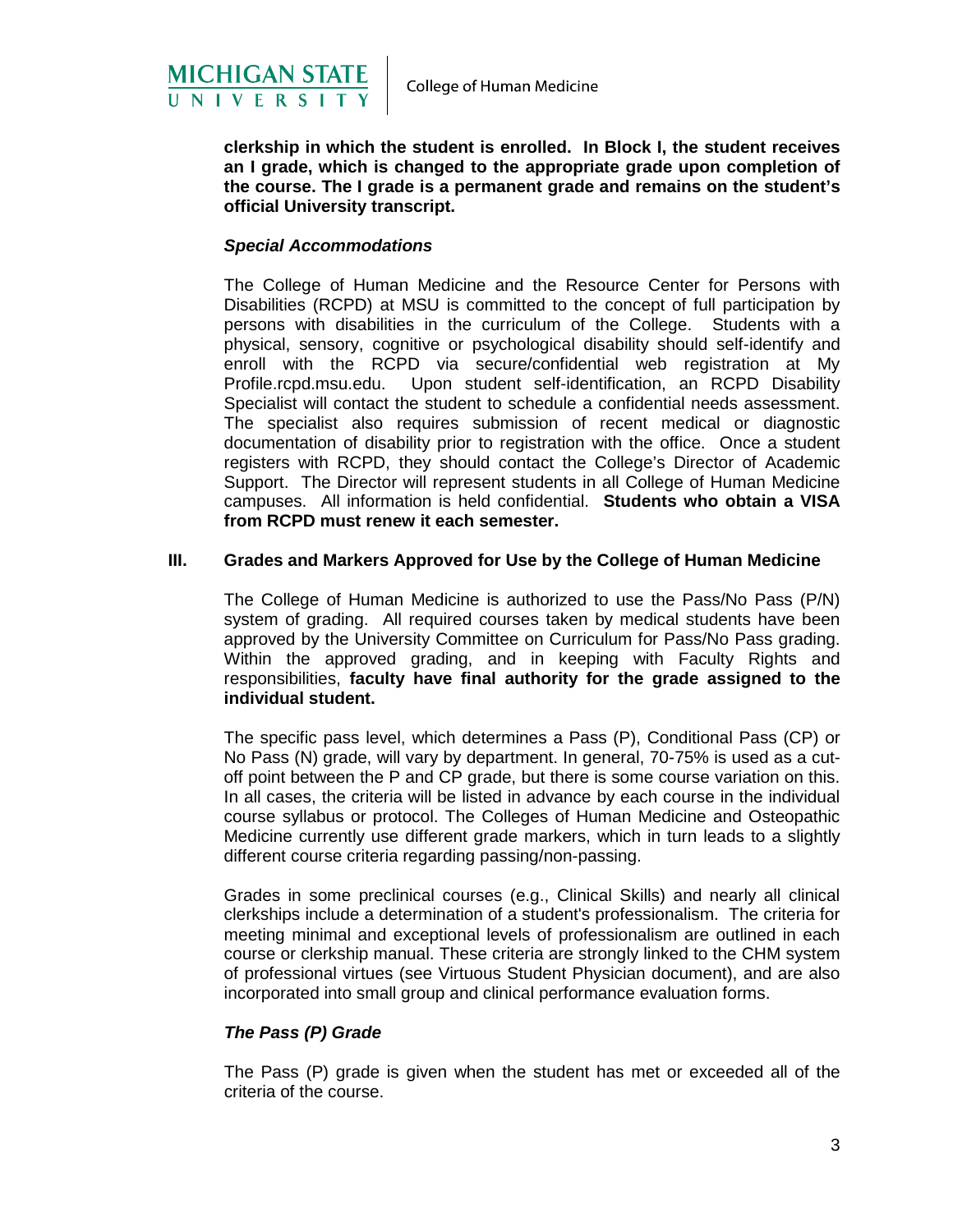

# *The Conditional Pass (CP) Grade*

A Conditional Pass (CP) grade is given when the student has completed most, but not all of the course requirements, or has failed to meet the overall pass level by a narrow margin. The required work must be satisfactorily completed and a grade (CP/P) reported to the Office of the Registrar no later than the middle of the following semester. An extension may be granted if the instructor submits an administrative action form stating that the course structure necessitates delay of remediation grading.

Failure to satisfactorily complete the specified remediation by the due date will result in a grade of CP/N. In all cases, the Conditional Pass (CP) grade will remain on the record. Not all courses elect to use the CP grade.

#### *The No Pass (N) Grade*

The No Pass (N) grade means the student has failed the course. A remediation exam may be offered in some Block I courses. In Blocks II and III, an N grade usually means that the course must be repeated. In Block II, there is an N remediation examination following an intensive self-study experience. The N grade is a permanent grade and remains on the student's official University transcript. It must be remediated to meet course and promotion requirements. **Even if remediated, the N grade counts toward dismissal.**

#### *Honors Grades*

The Honors grade is not given in the preclinical curriculum. The Honors grade is offered for all required clerkships in Block III. The Honors grade is not an official grade at the University level, and therefore does not appear on the student's official University transcript. However, the Honors designation **is** mentioned in the Medical Student Performance Evaluation (MSPE), formerly known as the Dean's Letter. Criteria for obtaining an Honors grade in a clerkship are outlined by each department and, while similar across clerkships, are not identical.

#### *Extension (ET) Grade*

The University-approved Extension (ET) grade is given to graduate-professional students in courses that extend beyond one semester. This grade **is not** an academic grade; rather a grade used when a given course or clerkship extends beyond the semester. A specific time period is delineated for removing an ET from the student's record and replacing it with a grade, P, N or CP. The ET grade does not remain on the official University transcript.

#### *The Incomplete (I) Grade*

An I grade is an approved grade marker for **some** of the required preclinical courses. Consistent with University regulations, an Incomplete (I) grade may be given when all of the following are true: (1) The student has completed 6/7 of the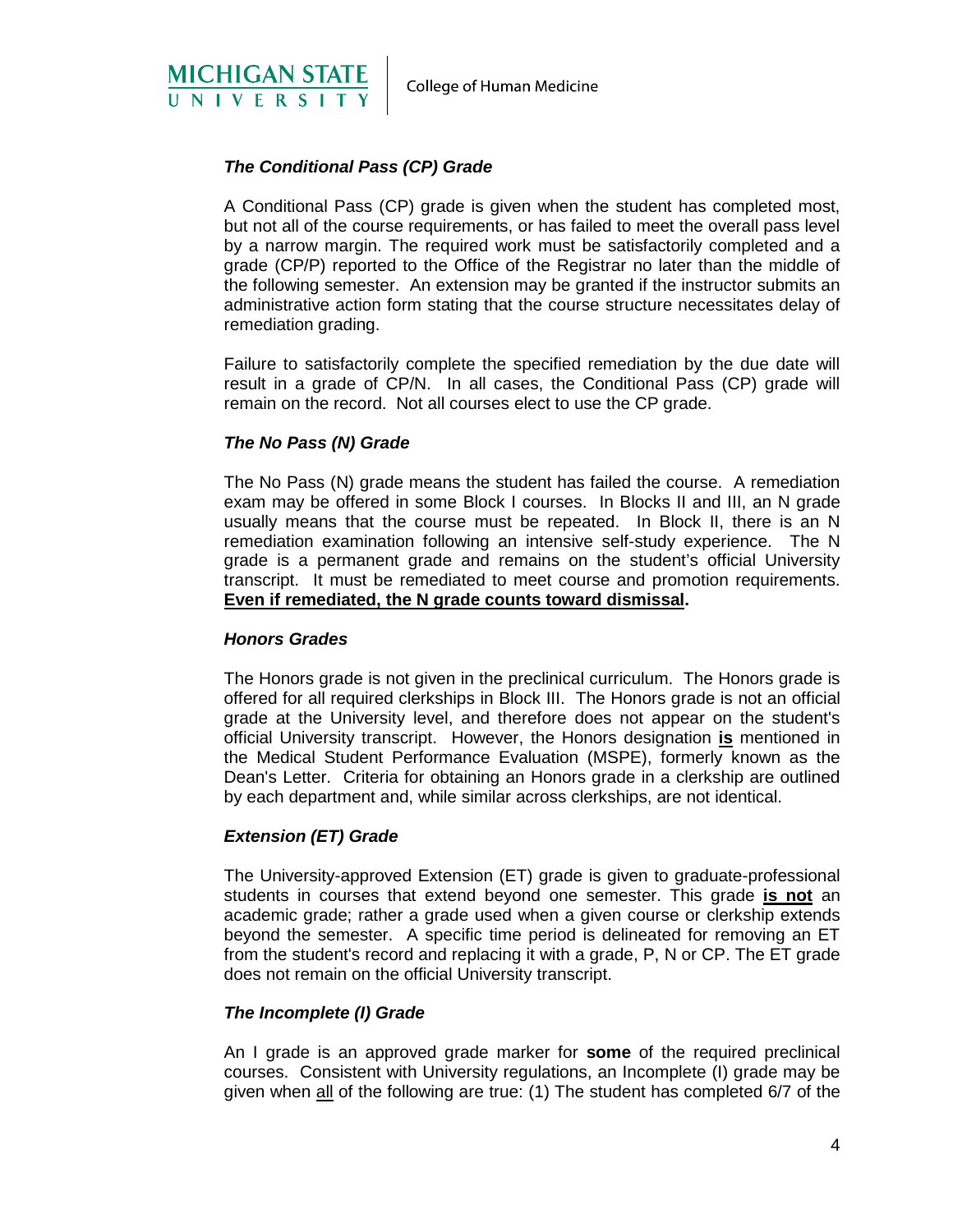

course period, but is unable to complete the course and/or take the final examination due to illness or other compelling reason; and (2) has, however, done satisfactory work in the course; and (3) in the instructor's judgment, can complete required class work (requirement) without repeating the course or clerkship. The University interprets the phrase "other compelling reason" to mean personal reasons, **not academic**. The fact that the student does not feel prepared for an examination is not "compelling reason". The extenuating circumstances of "illness and other compelling reasons" must be approved, in advance (except in true emergencies).

When the I grade is given, the student has until the middle of the next semester or clerkship to complete the course and to have the grade reported to the Office of the Registrar. An I grade becomes an I/N grade if the student fails to complete the outstanding work before the middle of the next semester, or if more than one calendar year passes before the student is again enrolled at MSU. The one exception to the regulations governing the I grades is that the instructor may, at the time the I grade is recorded, complete an administrative action form in which the instructor requests delay in course completion until a later date, such as the end of the next semester. Such a request occurs when the course structure necessitates delay. The I grade is a permanent grade and remains on the official University transcript.

#### *W = Withdrawal*

University policy and official dates for dropping a course are in force for all courses and clerkships. **A course may be dropped up to its mid-point. The student is required to talk with the Block Director first**. After the mid-point of the course, the Assistant Dean of Preclinical Curriculum must approve all drops in preclinical courses, and these are rendered only in unusual circumstances. Exact deadlines may vary by course.

**To drop a course after its mid-point is called a "late drop" or "Dean's drop"**. To initiate a late drop for preclinical courses, the student must obtain approval from the Assistant Dean for the Preclinical Curriculum. A Withdrawal (W) will be recorded on the student's official transcript.

# **IV. Remediation of Non-Passing Grades**

All CP and N grades for required courses must be remediated. Course/program directors and programs provide students receiving a CP or N grade with specific ways of remediating. These vary greatly; some examples are repeating the course in its entirety, repeating a portion of the course, participating in a formal review program, and re-taking examinations. The form the remediation takes varies with the seriousness and nature of the deficiency, and the course or program in which the academic problem exists. For example, remediation of a deficiency that was recognized during a clerkship will be different than one recognized in a biological science course. See Remediation Policy in the Preclinical Handbook. In all cases, faculty responsible for courses determine the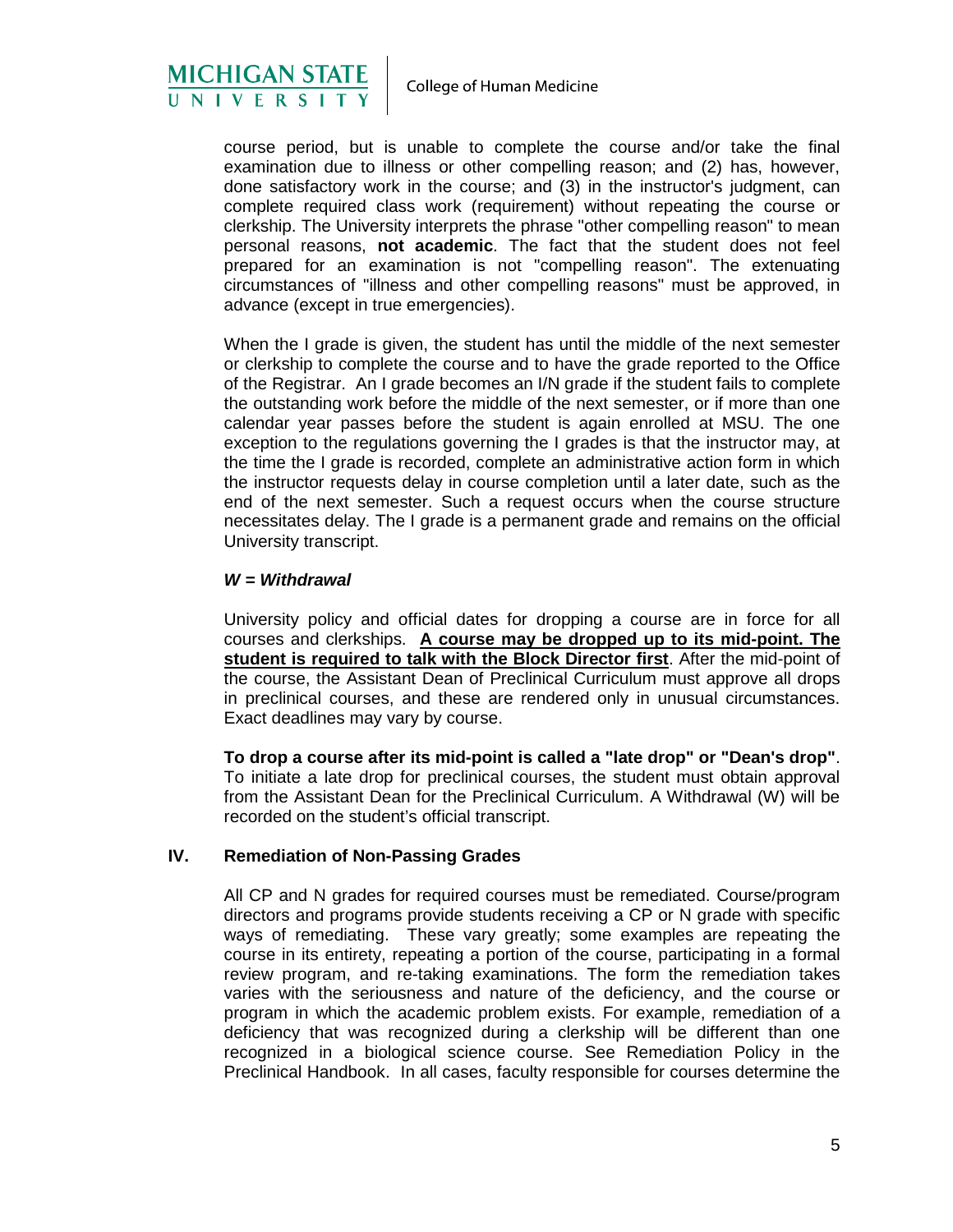

remediation policy which is to be specified to the student in advance of the remediation.

#### **Remediation Exams**

Some courses allow for remediation by examination for CP or N course grades. Remediation dates are determined by the course director. All CP grades must be converted to a P or N grade by the beginning of the next academic year.

**It is important to differentiate the terms "make-up" and "remediation". Make-up usually refers to making up missed assignments and examinations. It can occur prior to the end of a semester and prior to the issuance of a formal grade. Remediation however refers ONLY to the remediation of non-passing grades that have been issued. Therefore, remediation cannot occur within a semester in order to raise a score or otherwise affect the initial grade.**

#### **V. Medical Student Performance Evaluation (MSPE)**

The MSPE serves as a formal document which summarizes the student's academic record for the purposes of transition to the next stage of professional training (e.g., residency). In like manner, the MSPE is prepared in the event that a student transfers to another medical school. The MSPE is not a letter or recommendation; rather, it is a narrative summary of the student's academic (and disciplinary, if pertinent) record while at CHM. It expands on information contained on the student's grade transcript in ways that are appropriate to the profession of medicine. It contains general and, where appropriate, specific comment about professional behavior and about knowledge of skill demonstrations required by the College.

The Assistant Deans (Preclinical Curriculum, Student Affairs and Services, Community) work together to write the MSPE according to an established template. The MSPE is available for the student to read and is contained as a document in the student file.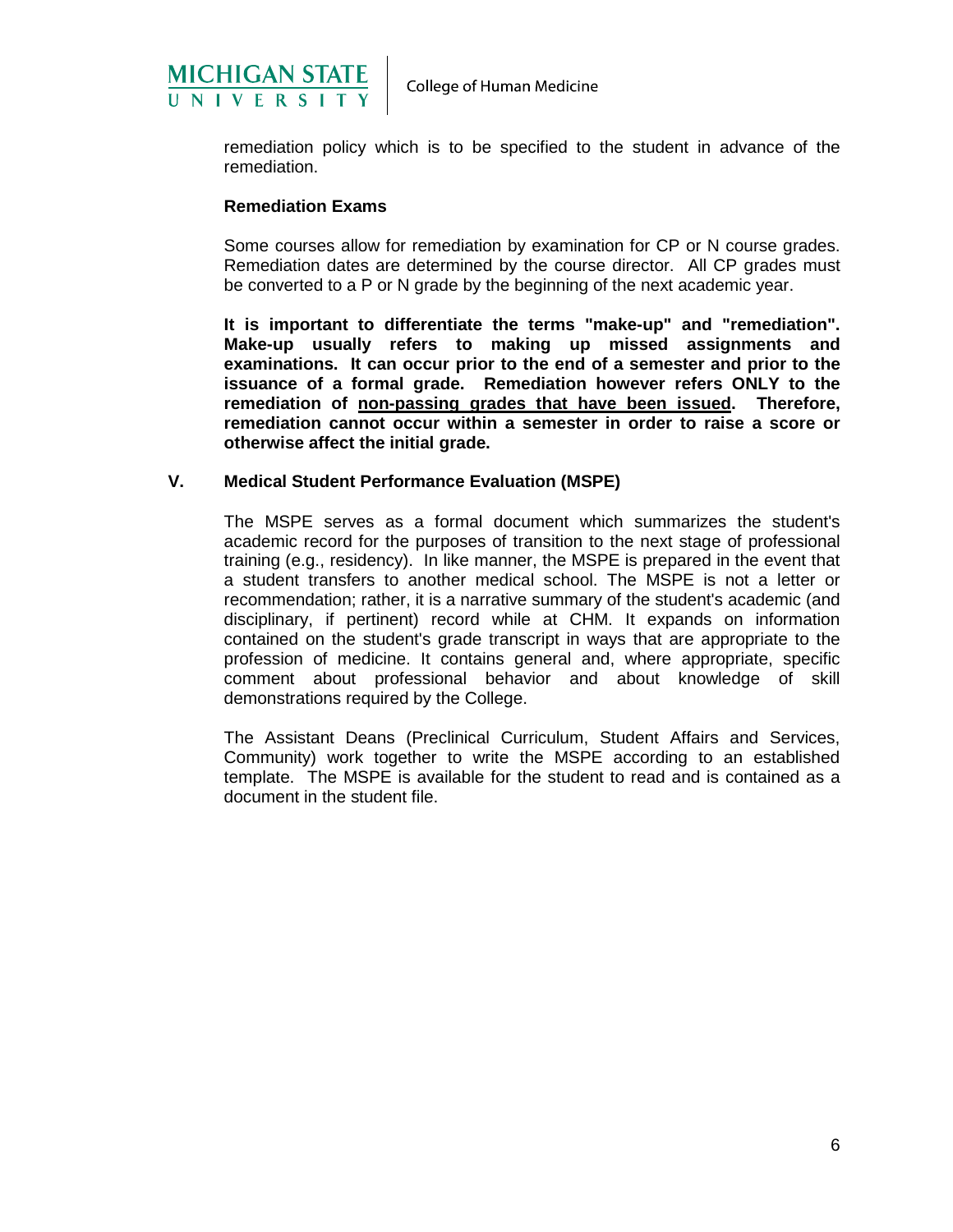



#### **PROMOTION AND GRADUATION REQUIREMENTS**

The College of Human Medicine at Michigan State University has a responsibility not only to its students, but also to the public that its students and graduates will serve. A major component of that responsibility is to assure the public that the College's students and graduates perform in a manner consistent with the standards of scholarship and professional behavior accepted by society and the medical profession.

Medical students in the College of Human Medicine are expected to pass all required courses and clerkships, and to complete the requisite number of elective courses and clerkships, as well as any prescribed examinations, in order to be qualified for promotion and retention.

The responsibility for setting policy (subject to faculty approval) regarding promotion and retention of medical students in the College of Human Medicine rests with the Student Performance Committee (SPC). The Committee utilizes the following requirements for purposes of promotion and retention.

#### **I. Promotion to Block II**

All Block I requirements must be passed before entering Block II, unless the student is on a formal extended program, or has received approval from the Assistant Dean for the Preclinical Curriculum. The existence of a revised course plan, signed by the Assistant Dean constitutes such approval.

#### **II. Promotion to Block III**

Each student will be automatically promoted to Block III after successful completion of all required courses in Blocks I and II, which includes successful completion of USMLE Step I.

Students who have been away from Clinical Skills for at least one semester prior to Block III, including extended students and combined degree students, are required to participate in a Clinical Skills refresher experience prior to reintroduction into the standard CHM curriculum. These refresher experiences are intended to serve as a "brush-up" for students on needed Clinical Skills that may have become "rusty" because of lack of practice. The goal of the experience is to be sure that the student is prepared for the next phase of his/her training. The content of the refresher will vary depending upon the student's level, but may include demonstrated physical exams, interviews, and health record writing. The student will be notified in advance of recommended review materials and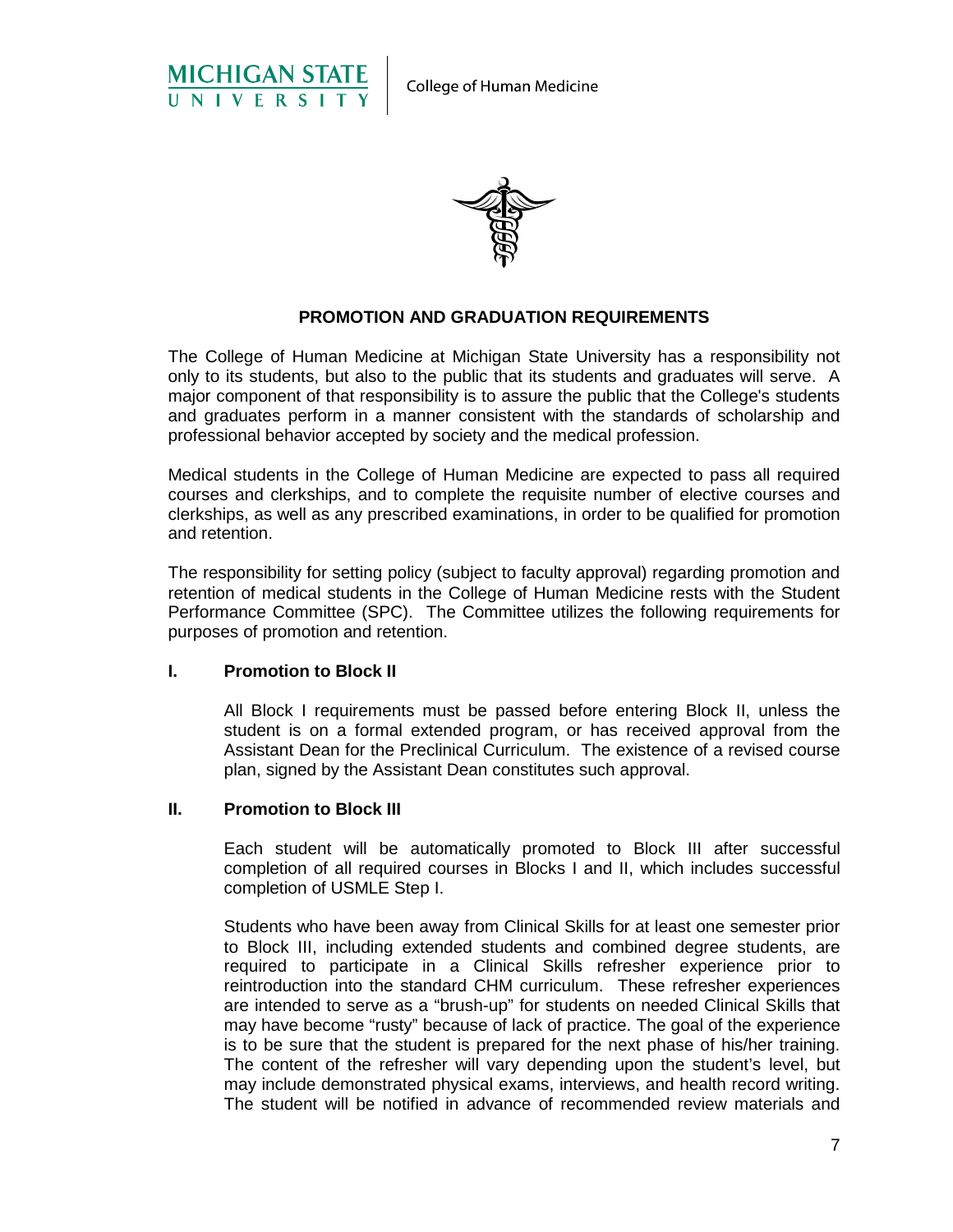

expectations. If the student does not demonstrate basic competence in the refresher experience, Clinical Skills faculty will develop a remediation plan and successful remediation will be required. Questions about refresher experiences may be directed to the Clinical Skills faculty or to the Block I/II offices.

All students are expected to take the USMLE Step 1 exam in the year in which they expect to start Block III, between the completion of Block II and commencement of Block III. Students should complete the application process to take the USMLE Step 1 exam at the earliest opportunity, typically mid-fall Block II.

All Block II requirements must be passed before a student may sit for the USMLE Step 1 examination.

Students participating in the first PBL N remediation course in May/June, who pass the PBL examination must take the USMLE Step 1 examination by June 30 or prior to the first day of Block III orientation, whichever date is earlier, and must begin Block III in July, unless a formal extension request is made.

Students participating in the second PBL N remediation course in June/July, who pass the PBL examination, are required to take the USMLE Step 1 examination by the last Tuesday in July, and attend Block III orientation and Core Competency sessions. If the student passes the USMLE Step 1 examination, the student may start Block III with the second clerkship.

Students who have started a clerkship and are then notified that they have been unsuccessful in their first attempt at Step I have two options: (1) student may withdraw from the first clerkship and will receive neither a penalty grade nor credit for time spent on the clerkship, and will be required to retake the entire clerkship at a later time; **OR** (2) student may complete the current clerkship and then take 1-2 clerkships off to study and post a passing score on Step 1. A student will be placed on academic review if s/he fails USMLE Step 1.

Having failed for the first time, students must post a passing score before they can continue in the Block III curriculum. Students who withdrew from the first clerkship and are unable to post a passing score prior to the beginning of the third clerkship must wait until the beginning of the following academic year to start Block III, unless granted permission by the Assistant Dean of Preclinical Curriculum and Senior Associate Dean of Academic Affairs. Students who remain in their first clerkship and are unable to post a passing score prior to the beginning of the fourth clerkship must wait until the beginning of the following academic year to continue in Block III.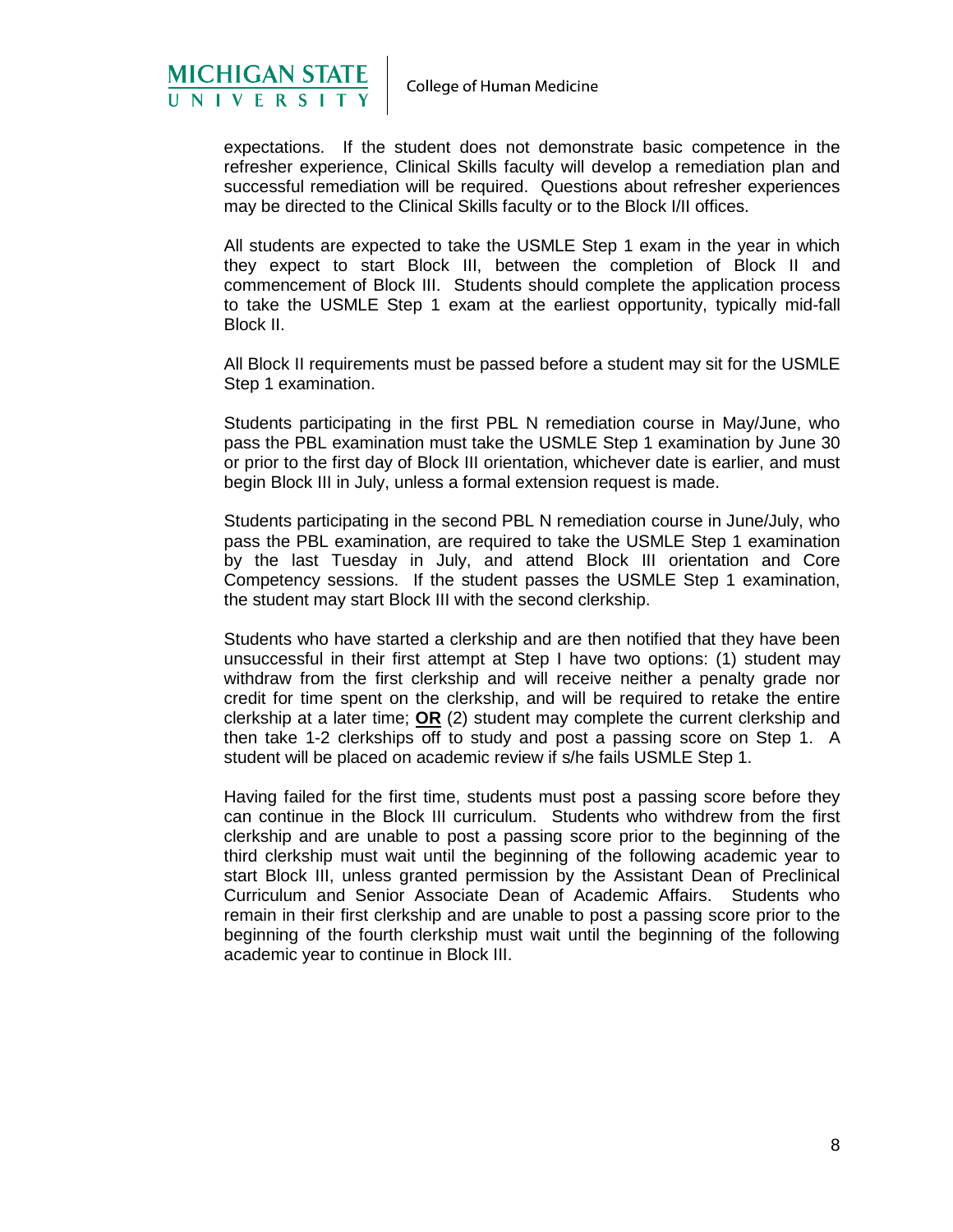

Students must successfully pass the USMLE Step 1 examination within the allowed number of attempts and within a specified time frame as follows:

Students must successfully pass the USMLE Step 1 examination within four (4) administrations of the exam;

#### **AND**

Students must successfully pass the USMLE Step 1 exam within sixteen (16) months of taking the Step 1 exam for the first time. **Note that the USMLE limits the number of attempts within any twelve-month period to three (3).**

Thus, any student who takes the Step 1 exam and has not passed within the above stated criteria, will be suspended pending dismissal from the College.

#### **III. Graduation Requirements for College of Human Medicine Students**

The College expects that medical students will conduct themselves in an honest, responsible, and professional manner within the educational programs, in their interactions with peers, faculty, and patients, as well as in their activities beyond scheduled learning experiences. They are expected to abide by the Student Oath administered at the time of matriculation and to demonstrate the ability to function ethically and humanely.

The principles that govern students' professionalism are outlined in the College of Human Medicine's document entitled, **"The Virtuous Professional"**. Each of the six professional virtues is linked to examples of specific behaviors. The student should use these examples as guides, recognizing that no code of professional conduct can ever be, nor should be, completely explicated.

All Blocks I, II & III requirements must be passed before graduation, including all required Gateway assessments.

Passing the USMLE Step 1 and Step 2 Clinical Knowledge and Step 2 Clinical Skills is a graduation requirement.

Students must complete requirements within eight years of matriculation (includes leaves of absences and extensions for any reason). Students who have not met this requirement in eight years will be suspended pending dismissal. This time limitation does not apply to students formally enrolled in the M.D./Ph.D. program.

#### **IV. Definitions**

#### *Academic Review*

Student has received the requisite number of CP and/or N grades that triggers academic review. The academic program of a student on academic review will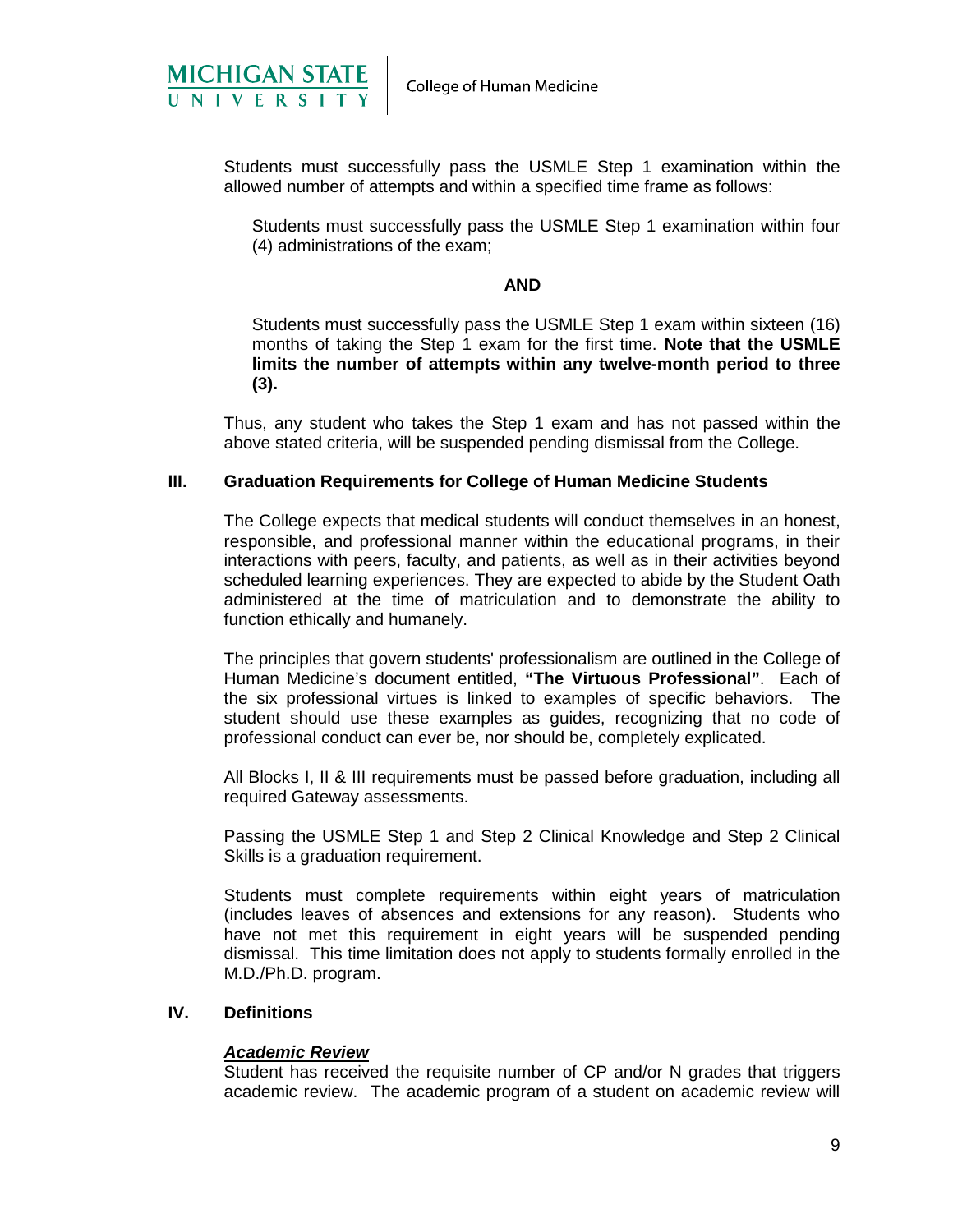

be in the hands of the College, and changes to their program must have approval from the appropriate Block Director and/or Assistant Dean/Director of Preclinical Curriculum.

#### *Suspension Pending Dismissal*

Student has received the requisite number of N grades and/or credits that triggers suspension pending dismissal. The student has the option of appealing to the SPC for reinstatement or leaving CHM.

#### *Probation*

After a student has been suspended and reinstated, the student will be placed on probation with specific requirements for retention. The academic program of a student on probation will be in hands of the College, and changes to their program must have approval from the appropriate Block Director and/or Assistant Dean. A preclinical curriculum student who is suspended and reinstated remains on probation until the end of his/her preclinical curriculum.

#### *Dismissal*

If a student is not reinstated by the SPC, that student is dismissed from the College of Human Medicine and is no longer a student of CHM and may not attend any classes or participate in any CHM activities. A dismissed student may make a final review/appeal request to the Dean if there is new information or there are procedural issues (refer to Medical Student Rights and Responsibilities Document). The dismissal is held in abeyance until the final review/appeal process is completed.

#### **V. Academic Review**

#### *A. Academic Review Status in Preclinical Curriculum*

- 1. A student is automatically placed on academic review during the preclinical curriculum for a minimum of one full (1) semester when a student:
	- a. is carrying two (2) CP grades or one (1) N grade in any semester;

**OR**

- b. has dropped a course in which s/he is performing below the 75.0% level AND has one (1) CP grade or one (1) N grade in that semester;
	- **OR**
- c. has dropped two (2) courses in which s/he is performing below the 75.0% level.

**OR**

d. fails USMLE Step 1

#### *B. Process Related to Academic Review in Preclinical Curriculum*

1. A letter sent by the Assistant Dean of the Preclinical Curriculum should inform the student of the following: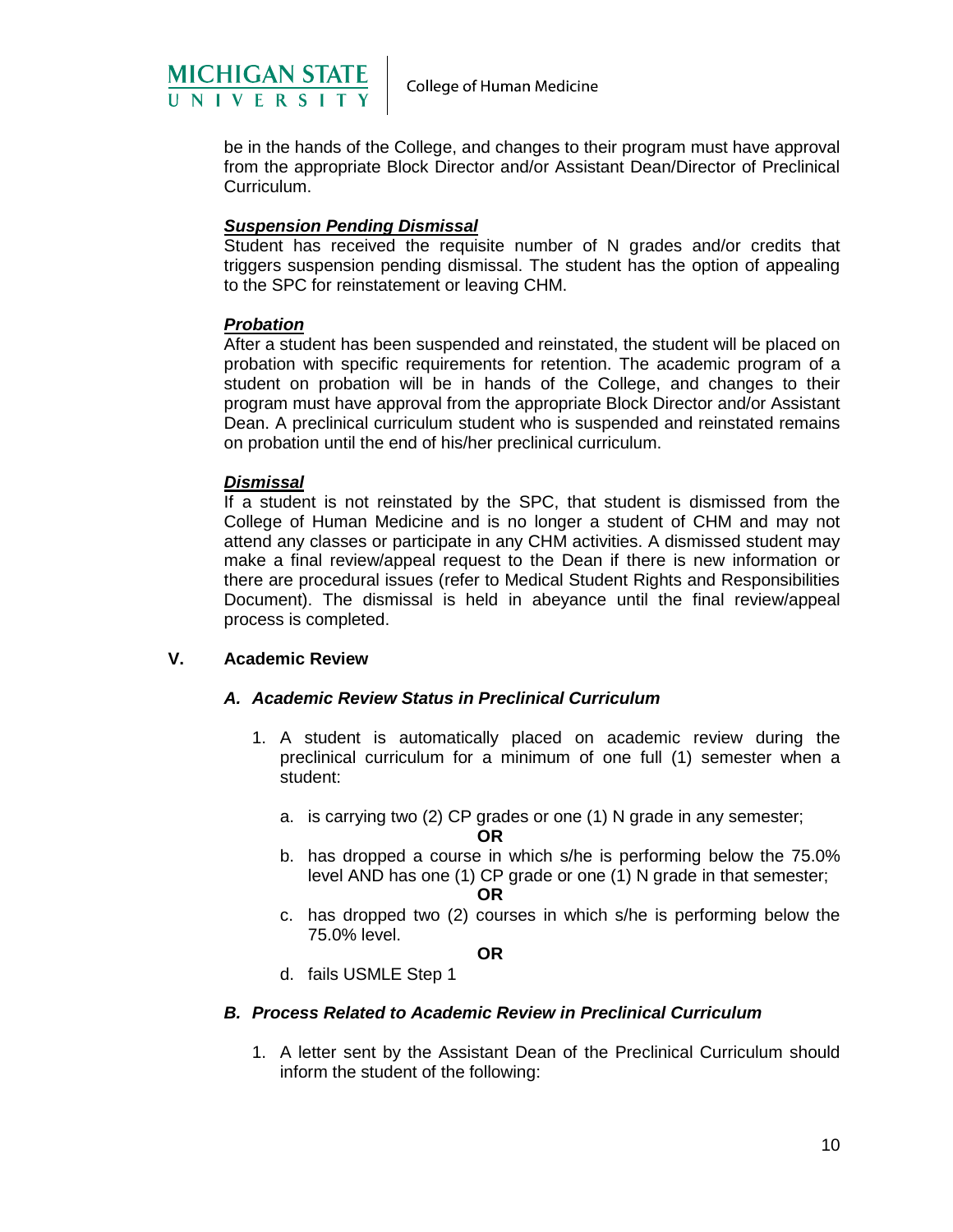

- a. Academic review means placing the final decision regarding the student's program (including approval for registration in courses) in the hands of the College.
- b. Block I or II students shall meet with the appropriate Block Director and Academic Advisor (and the Director of Clinical Skills if N grades in this area exist) to develop a specific academic plan. At times, the Assistant Dean of Preclinical Curriculum may also attend these meetings.
- c. The student shall prepare a letter of reflection within 7 working days (excluding holidays observed by the University), beginning with the date of the academic review notification, for the Student Performance Committee. The letter should be an honest self-analysis of the reasons for their academic difficulties and include a reasonable plan for improvement. This letter will not become a part of the student's College file, unless requested by the student. However, it will be reviewed and presented at any subsequent SPC hearing for that student.
- d. Depending on the content of the letter of reflection, the Chair of the SPC will send the student either a letter of acknowledgement or a request for clarification after the Committee meets and reviews the letter. This letter will represent the prevailing opinions of the This letter will represent the prevailing opinions of the Committee.
- 2. The student's academic plan should be worked out by the student, the appropriate Block/Assistant Block Director, and Director/Assistant Director of Academic Support and shall include:
	- a. a schedule for the future academic program;
	- b. remediation plans for the course(s) in which the student received unremediated N or CP grade(s);
	- c. a timetable;
- 3. After approval by the Assistant Dean/Director of Preclinical Curriculum, the student shall proceed to enroll in, drop and/or continue in existing courses as detailed in the approved plan.
- 4. Any changes in the approved plan must be resubmitted to the appropriate director and the Assistant Dean/Director of Preclinical Curriculum.
- 5. The Associate Dean for Academic Affairs will obtain a report of the academic progress of those students who are on academic review at the end of the each term from the College Records/Enrollment Officer.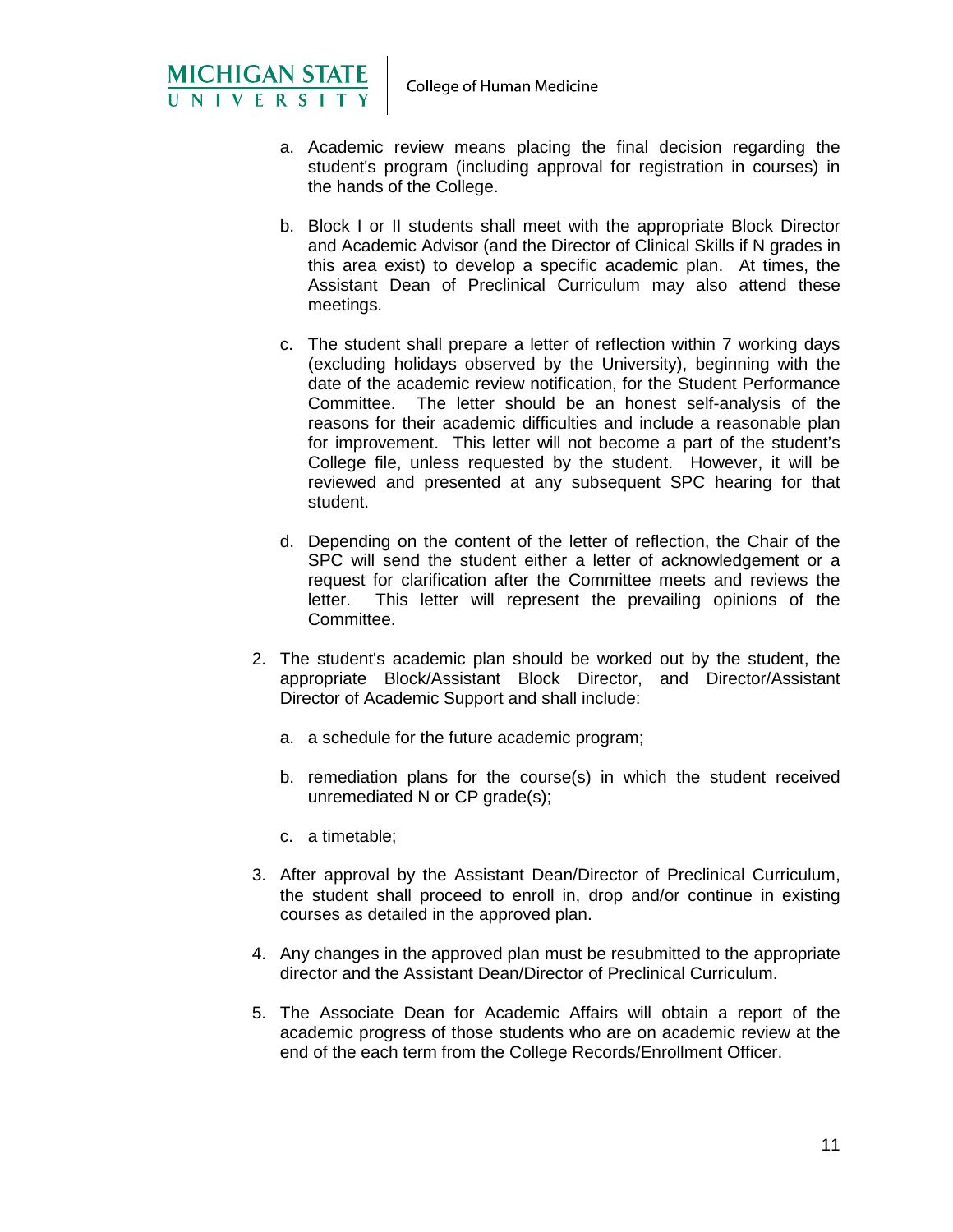

- 6. The Associate Dean for Student Affairs and Services, or designated staff, shall be kept informed and involved, when deemed necessary.
- 7. A student on academic review can be removed from this status by the Assistant/Director for Preclinical Curriculum when: (1) s/he has served one (1) full semester of academic review; and (2) successfully remediated all CP and/or N grades; and (3) has taken and passed any course that was dropped with a score of < 75%.
- 8. If a student is on continuing academic review or placed on new academic review the semester prior to beginning Block III, s/he will remain on academic review until posting a passing grade on USMLE Step 1.

# *C. Academic Review Status in Clinical Curriculum*

1. A student enrolled in the Block III program is automatically placed on academic review when s/he receives:

> an N grade in any clerkship **OR** two (2) or more CP grades in any of the clerkships **OR**

A failing grade on the USMLE Step 2 Clinical Knowledge and/or Clinical Skills examinations

An N and CP grades count toward academic disciplinary statuses even after the student has remediated the non-passing grade and received a P grade in the clerkship.

#### *D. Process Related to Academic Review in Clinical Curriculum*

- 1. A letter sent by the Associate Dean should inform the student of the following:
	- a. Academic review means placing the final decision regarding the student's program (including approval for registration in courses) in the hands of the College.
	- b. A Block III student will meet with their Community Assistant Dean and/or designee to develop a specific academic plan, in consultation with the department, to address the deficiency.
	- c. The student's complete Block III program schedule will be reviewed and, if appropriate, revised to facilitate the student's achievement.
- 2. The student's academic plan should be worked out by the student and the appropriate Community Assistant Dean and/or designee and include:
	- a. A schedule for future academic program;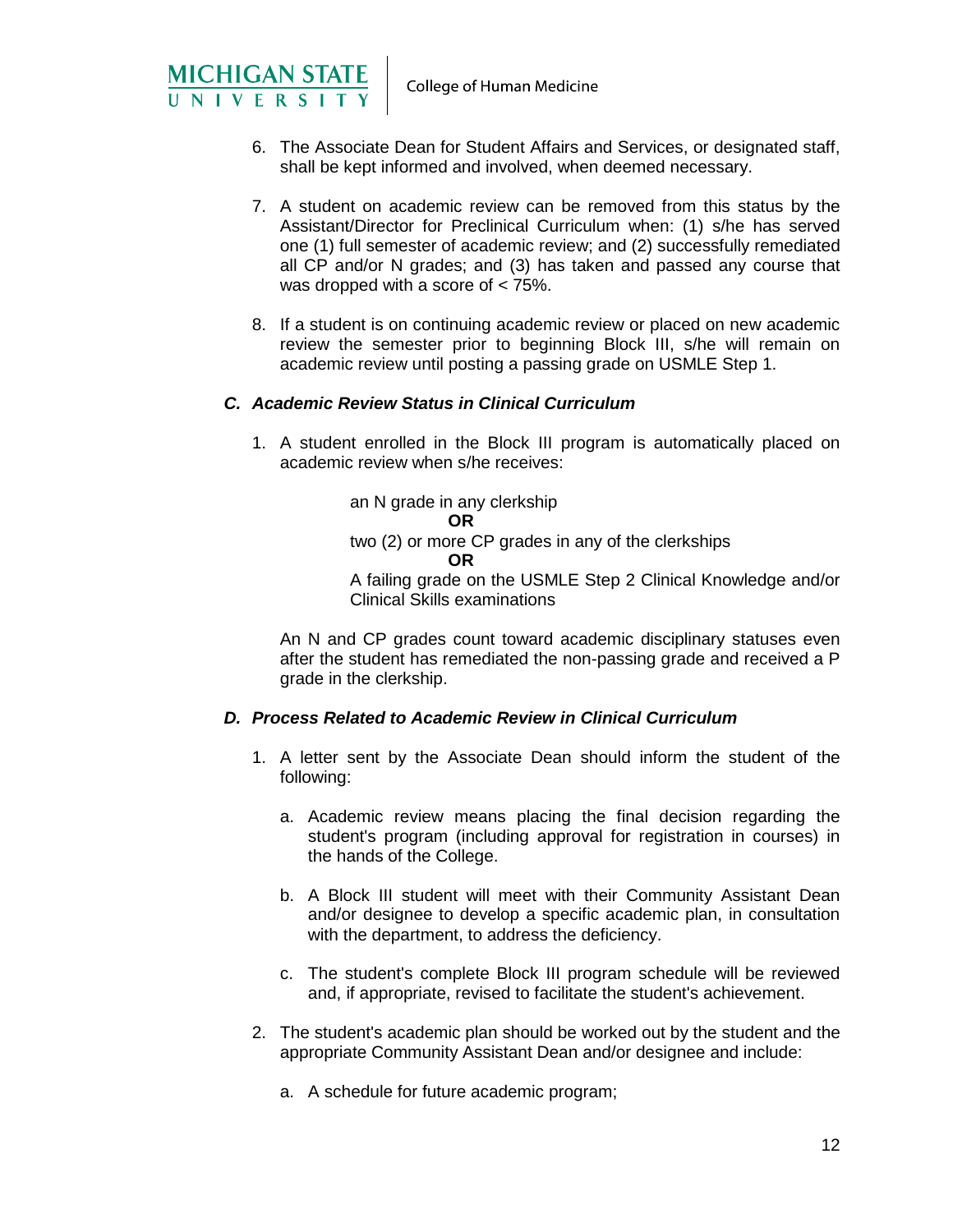

- b. Remediation plans for the clerkship(s) in which the student received N grade(s) or for the USMLE examination(s) failed;
- c. A timetable
- 3. This plan will be sent to the Block III Director for final approval.
- 4. After final approval, the student's enrollment will be adjusted as detailed in the approved plan.
- 5. The Community Assistant Dean and/or his designee will meet with the student at least once during each subsequent rotation to review the student's progress.
- 6. Any changes in the approved plan must have the approval of the Community Assistant Dean, and such changes must be resubmitted to the Block III Director.
- 7. The Community Assistant Dean shall forward reports of the student's progress to the Senior Associate Dean for Academic Affairs least twice annually.
- 8. Clinical students will remain on Academic Review status until they have remediated all outstanding CP and/or N grades and successfully passed all components of the USMLE Step 2 examination.
- 9. A student on academic review status may be permitted to enroll for offcampus clerkships with the approval of their Community Assistant Dean and Block III Director.

#### **VI. Suspension Pending Dismissal**

A. In the preclinical portion (Blocks I & II) of the College's curriculum, a suspension pending dismissal shall be ordered whichever of the following cases occur first:

> 3 N grades during Block I courses **OR** 3 N grades during Block II courses/domains **OR** 12 or more N credits across the preclinical curriculum

N credits/grades will be counted as such even if the student has subsequently received P credits/grades in the course.

B. In the preclinical portion of the College's curriculum, a suspension pending dismissal shall be ordered in any case where a student receives an N grade in the course for a second time.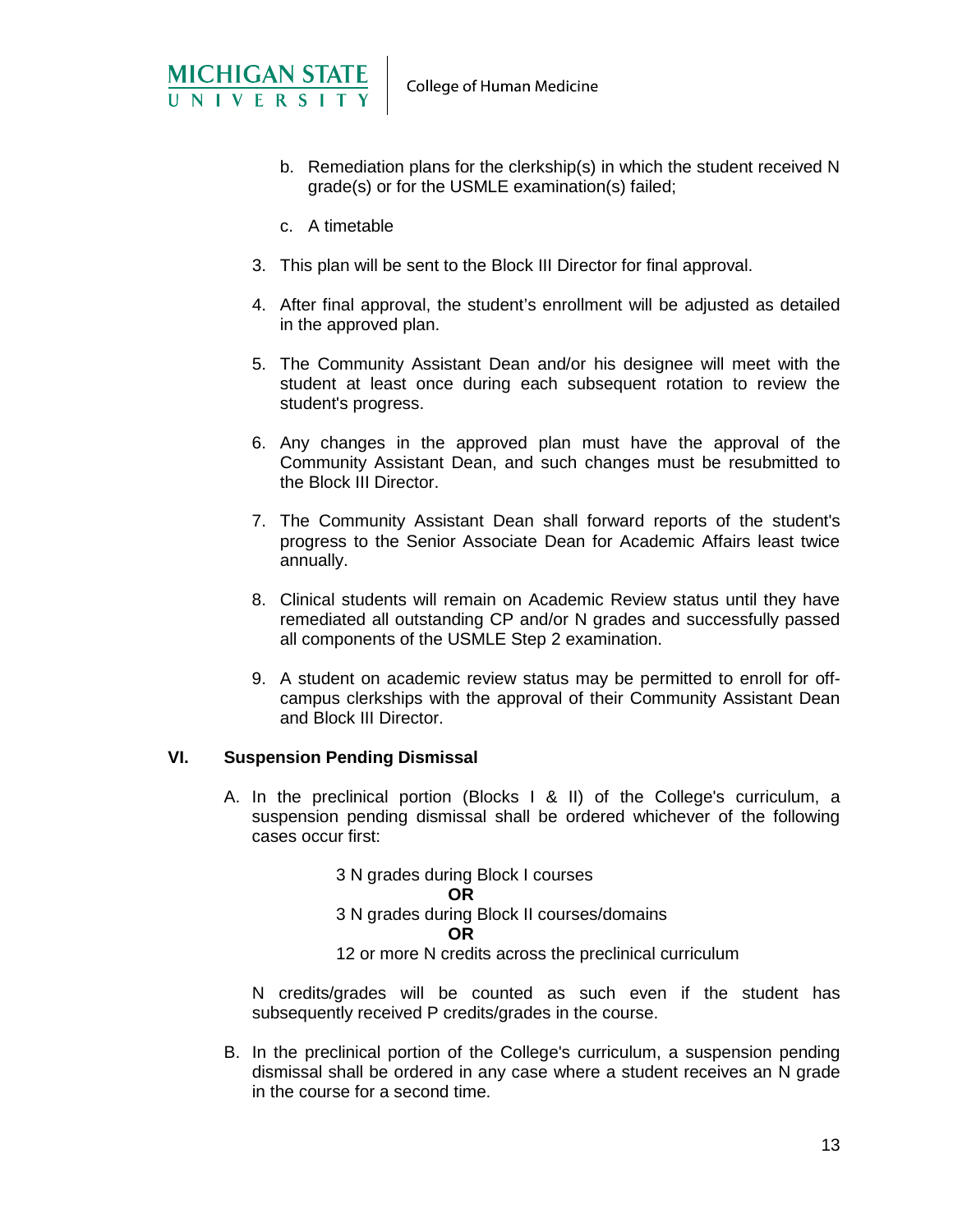

**Clinical – Block III. The following guidelines are subject to change. At the time you progress to Block III, you will receive the most current guidelines regarding suspension pending dismissal in the clinical curriculum.**

C. In the clinical portion of the College's curriculum (required and elective clerkships), a suspension pending dismissal shall be ordered in any case where a student receives:

> Two (2) or more N grades in Block III courses; **OR** One (1) N grade and one (1) CP grade in Block III courses; **OR** Three (3) CP grades in Block III courses; **OR**

An N grade in HM 641: Care of Patients Gateway Remediation Clerkship

**N and CP grades** will count toward academic disciplinary statuses even after the student has remediated the non-passing grade and received a P grade in the clerkship.

- D. A student must complete all requirements within eight (8) years of matriculation (including leave of absence and extensions for any reason) or the student will be suspended pending dismissal from the College of Human Medicine. This does not apply to students who are enrolled in the M.D./Ph.D. program.
- E. A suspension pending dismissal shall be ordered in any case where a student engages in an act which is a serious violation of the provisions of the Student Oath or the written laws of the State of Michigan or which seriously compromises the welfare or integrity of other persons.
- F. A suspension pending dismissal shall be ordered in any case where a reinstated student fails to meet the terms for student progress, performance, standing and/or retention specified by the Student Performance Committee.
- G. Passing the United States Medical Licensing Examination USMLE Step 2 CK (Clinical Knowledge) and CS (Clinical Skills) is a graduation requirement.
- H. When a student's academic record indicates that suspension pending dismissal and/or required leave of absence should be ordered, administrative review of the student's grades will occur prior to the sending of the suspension pending dismissal or required leave of absence letter.
- I. Unprofessional Behavior

Unprofessional conduct can also result in suspension pending dismissal by either an academic or disciplinary pathway: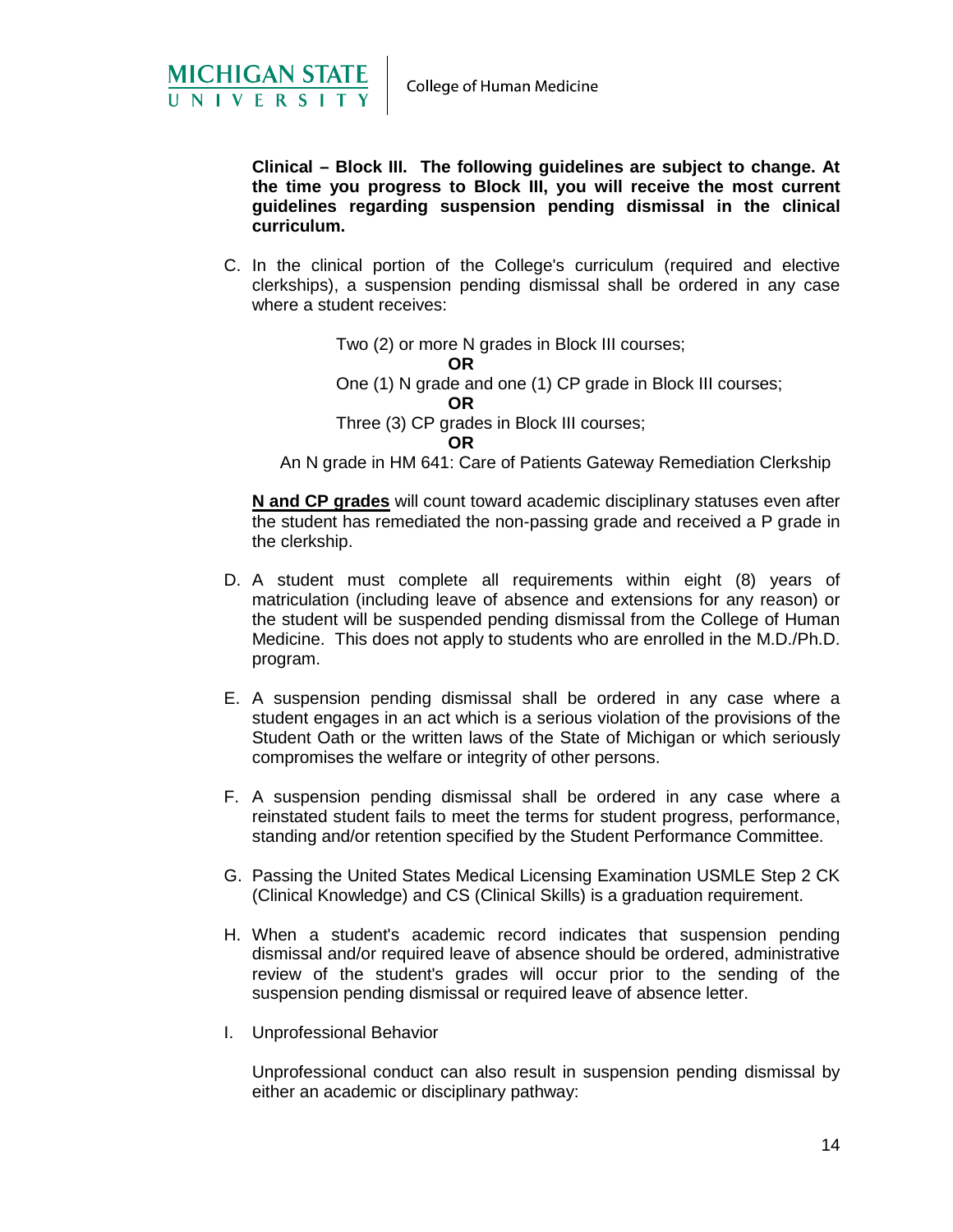- *1. Academic Pathway:* Students will be routinely evaluated on their professionalism within some preclinical and all clinical courses. Nonpassing grades can be earned on this basis alone, and through this academic process, trigger suspension pending dismissal through accumulation of the threshold number of N or CP credits. In this manner, professional conduct within a course or clerkship and across courses and clerkships is addressed as an academic matter. Conduct governed by the academic pathway is encompassed by the CHM system of professional virtues and is explained more fully in **The** *Virtuous Professional* document.
- *2. Disciplinary Pathway:* Students who engage in single, egregious acts of unacceptable conduct (cheating, behavior which threatens the welfare of patients or others, violations of University policies, and violations of the laws of the State of Michigan), or who engage in repeated instances of unacceptable conduct, across courses and/or clerkships will, after appropriate investigation, be reviewed by a disciplinary panel made up of students and faculty, as outlined in the Medical Students Right and Responsibilities (MSRR) document available at [www.splife/studentlife.msu.edu/\)](http://www.splife/studentlife.msu.edu/). If the conduct is found to be valid and serious by the panel, suspension pending dismissal is one sanction that can be recommended by the panel. This process is more fully explained on pages 27-31 of this document (see page 28, "How Instances of Unprofessional Behavior are Handled").

# **VII. Academic Hearing**

MICHIGAN STATE

A suspended student may request reinstatement by the Student Performance Committee.

- A. Students who are placed on suspension pending dismissal from the College of Human Medicine for failure to meet the College's promotion and retention standards may request consideration for reinstatement and initiate a hearing by the Student Performance Committee.
- B. Students who are suspended pending dismissal in the preclinical years may continue in their academic program until the result of their Academic Hearing is known. However, a preclinical student may not proceed into the next Block until the suspension is resolved. Students who are suspended pending dismissal in the clinical years may not continue in their education program **unless they have been reinstated by the Student Performance Committee (after an academic hearing).**
- C. A request for consideration for reinstatement must be initiated by the student within seven (7) days (exclusive of Saturdays, Sundays, and holidays observed by the University) beginning with the date of the suspension pending dismissal notification. If the suspension pending dismissal occurs at the end of the summer semester, any student may request consideration for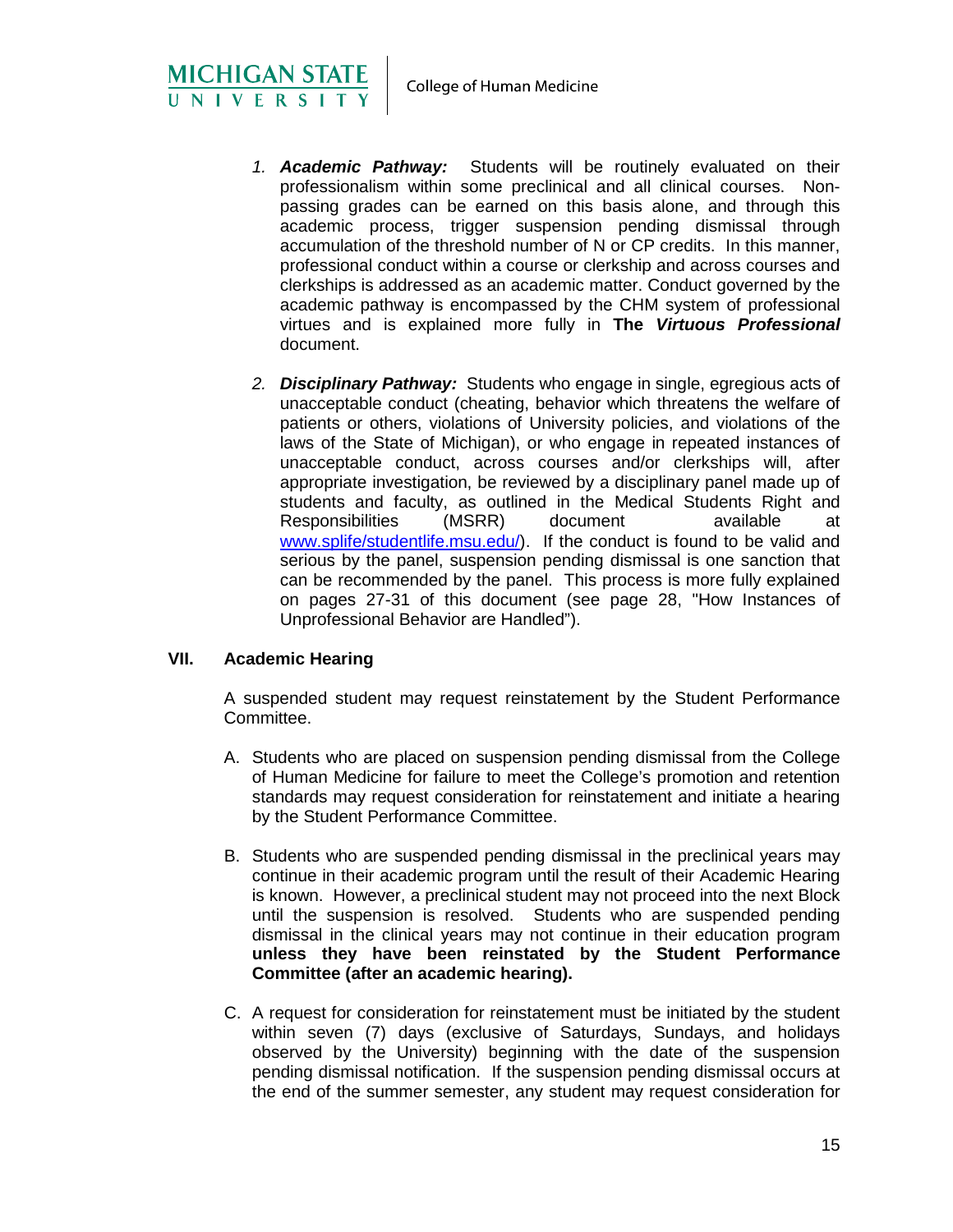

MICHIGAN STATE

reinstatement during summer semester, but no later than the first seven (7) days (exclusive of Saturdays, Sundays, and Holidays observed by the University) of the commencement of the following fall semester. **If the request for reinstatement is not received within the required time frame, the dismissal will stand.**

- D. A request for reinstatement is initiated by a letter written by the student to the appropriate CHM administrative officer, with a copy filed with the Coordinator of the Student Performance Committee and the Assistant Dean for Student Affairs. The student should state the basis upon which the request is made.
- E. In rare circumstances, a hearing may be postponed. A written request for postponement may be sent to the Senior Associate Dean for Academic Affairs or designate, with a copy to the Associate Dean for Student Affairs, Outreach & Diversity, the Assistant Dean of Preclinical Curriculum, and the Student Performance Committee Coordinator within the time frame outlined in the suspension pending dismissal letter. The letter should state the reason for requesting postponement. Upon receipt of the letter, it will be reviewed by the Senior Associate Dean. A postponement of up to 90 days from the date of receipt of the suspension pending dismissal notice may be granted. During the postponement period, the preclinical student, having been suspended from the College, may continue with any course work for which they are enrolled. The student should meet with Assistant Dean for the Preclinical Curriculum to outline their academic program during the postponement period. A clinical student may not engage in any clerkships or patient contact activities during the postponement period and should consult with the Assistant Dean in their assigned community. During the postponement period, if the student decides to request a reinstatement hearing, he/she must again submit a written request for a reinstatement hearing. This written request must be received by the College within the 90 day postponement period.
- F. An academic hearing before the Student Performance Committee will be scheduled upon receipt of the student's letter requesting consideration for reinstatement. The hearing will take place by the next available and open meeting date of the Committee, unless such meeting falls within less than seven (7) days of the student's request for reinstatement (excluding Saturday, Sunday, and University holidays). The faculty members of the Student Performance Committee shall deliberate and make a decision regarding the request.
- G. The Student Performance Committee shall prepare a written record of its deliberations and recommendations and forward such to the appropriate CHM administrative officer for final review and action. If reinstatement is recommended, the faculty members of the Student Performance Committee must establish subsequent performance expectations. Such expectations may include re-enrollment of specific course/domains and/or clerkships.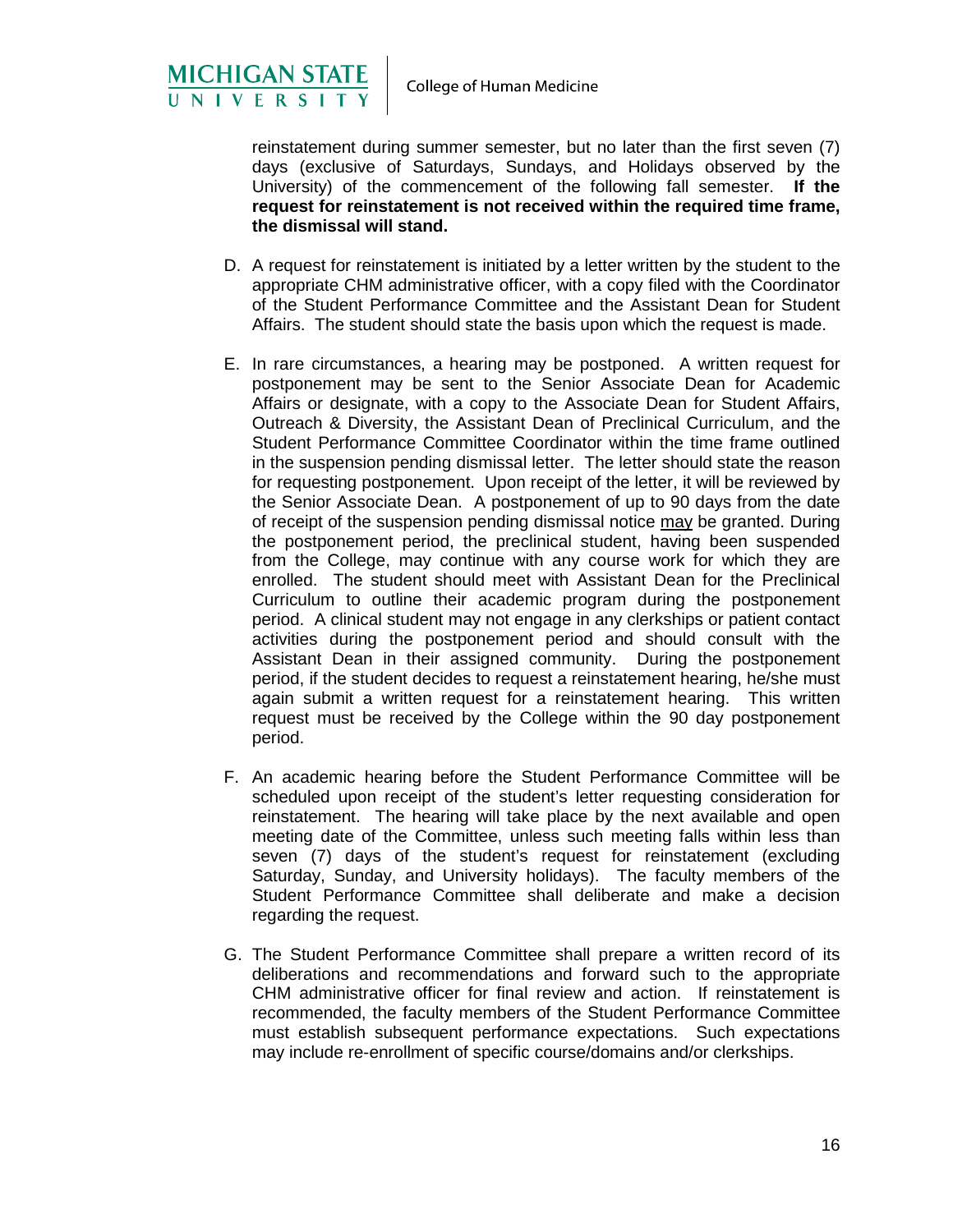

- H. If a student in the preclinical or clinical program is reinstated after being suspended, the student will be placed on probation with new promotion and retention requirements established by the Student Performance Committee. Preclinical students will be removed from probation once all required remediations have been completed successfully and they have completed Blocks I and II. Clinical students will be removed from probation once all required remediations have been completed successfully and any further conditions established by the Student Performance Committee have been met. Students who have been reinstated remain under the oversight of the SPC, whether or not the student is on probation.
- I. If the student believes that the decision of the Student Performance Committee violates due process, the student may initiate a grievance hearing.

#### **VIII. Probation (After Reinstatement)**

- A. Probation in Preclinical Curriculum
	- 1. A preclinical student who is reinstated by the Student Performance Committee will remain on probation status until completion of their preclinical curriculum.
	- 2. If a student is on academic probation the semester prior to beginning Block III, s/he will remain on academic probation until posting a passing grade on USMLE Step 1.
- B. Probation in the Clinical Curriculum
	- 1. The student who is reinstated by the Student Performance Committee will be on probation status with new promotion and retention requirements established by the Student Performance Committee. The student will be removed from probation once all required remediations have been completed successfully and any further conditions established by the SPC have been met.
	- 2. Students on probation may not take off-campus clerkships.

#### **IX. USMLE Step 1 Rules and Remediation Process**

CHM requires that students take the USMLE Step I examination prior to commencing the Block III curriculum, meaning prior to the first day of the Block III Orientation.

# **A. EXAM ELIGIBILITY**

1. All Block I and II requirements must be successfully completed in order to sit for the examination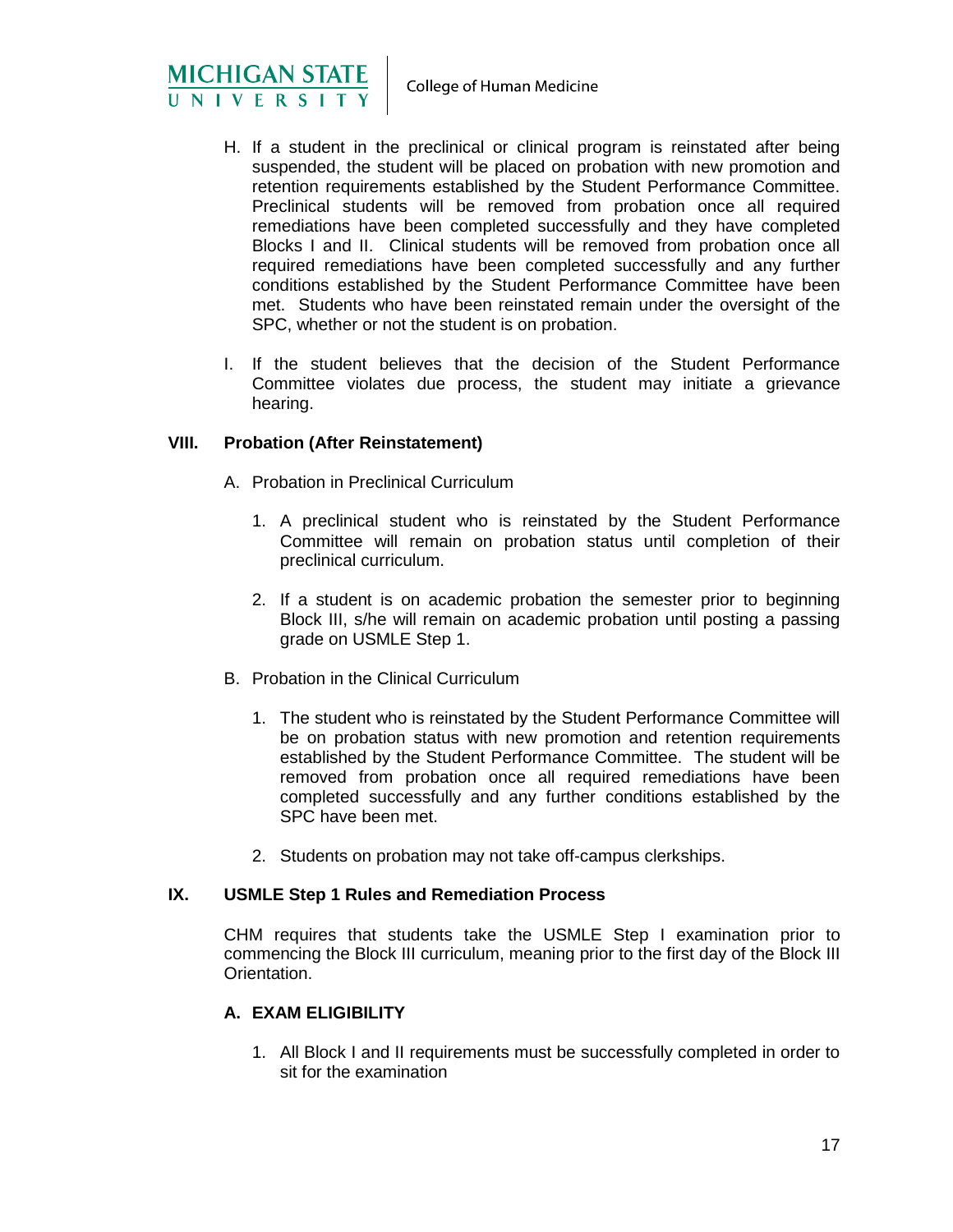

- 2. Academic Standing
	- a. Students who are on Academic Review or Probation may sit for the USMLE Step 1 examination if each component of the preclinical curriculum has been successfully completed.
	- b. Students who have to take more than one remediation exam at the end of Block II must delay Block III entry by a minimum of one clerkship in order to have an adequate intensive study period for Step 1.
	- c. Students who have been Suspended Pending Dismissal are not eligible to sit for the examination until a hearing has been conducted. If the student is not reinstated, s/he will not be certified by CHM as being eligible to sit for the examination.

#### **B. ATTEMPTS TO PASS USMLE STEP I/TIME FRAME**

- 1. CHM Policies
	- a. Students must successfully pass the USMLE Step I examination within four administrations of the examination.
	- b. Students must successfully pass the USMLE Step 1 examination within 16 months of taking the examination for the first time.
	- c. Students who do not pass the examination after three attempts must appeal to Senior Associate Dean of Academic Affairs before s/he may attempt the examination for a fourth time.

Students who do not pass the examination within the above stated criteria will be suspended pending dismissal from the College.

- 2. USMLE Policies
	- a. The USMLE allows students six attempts to pass the USMLE Step 1 examination. Up to three examinations may be taken within one twelve month period. Examinations taken after three attempts must be spaced at least 12 months after the first attempt and at least 6 months after the most recent attempt. Eligibility periods will be adjusted by the NBME to meet these requirements.

#### **C. POLICY & PROCEDURES FOR EXTENDING THE DATE OF THE USMLE STEP 1 EXAM AND/OR DELAYING ENTRY OR RE-ENTRY INTO BLOCK III**

A student may have a compelling reason to delay taking the USMLE Step 1 examination and therefore delay entry into Block III. Delaying Step 1 requires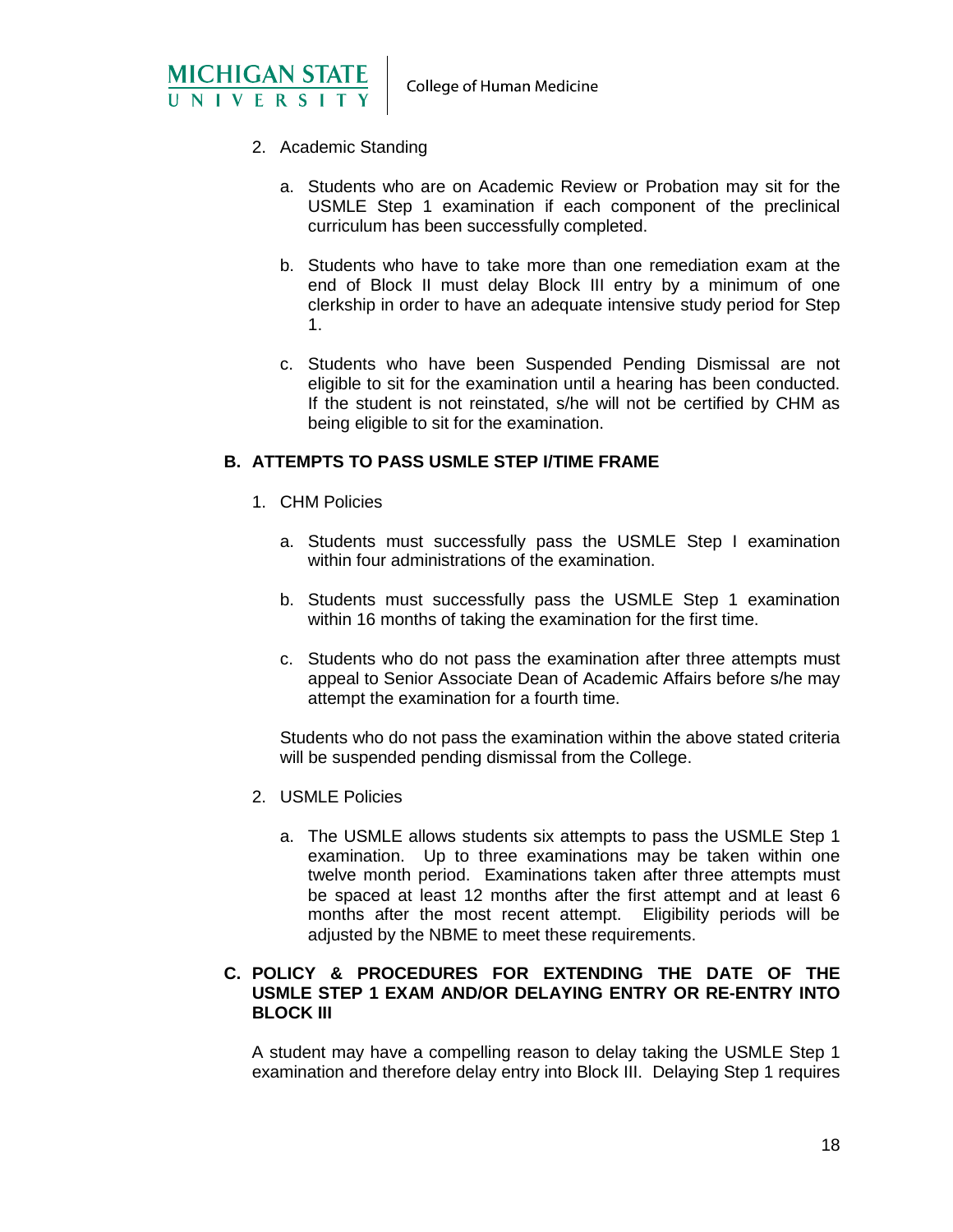

administrative approval **for each clerkship that is delayed** and reasons for delay need to be compelling. Examples include:

- NBME practice exam feedback does not indicate a passing grade on Step 1. (Students must supply practice exam scores to approval application)
- A personal or family emergency

Students will not be approved an extension of their board date in order to obtain a better score, if their practice exams indicate a score of 198 or above.

- 1. Students who must take more than one remediation examination at the end of Block II will be **required to delay** Block III entry by at least one clerkship in order to have an adequate duration for the intensive study period for Step 1.
- 2. Written requests to extend the date of the examination must be submitted to the Assistant Dean / Director of Preclinical Curriculum using the form entitled "Request to Extend the Date of the USMLE Step I Examination" available at the end of the Preclinical Handbook. Requests require the approval of both Block II and Block III administrators.
- 3. Requests will require a meeting with the Assistant Dean/Director of Preclinical Curriculum. A request form must be completed, and a meeting attended, **each time** that a clerkship delay is requested (see below).
- 4. Students contemplating a delay in sitting for the USMLE Step 1 examination are expected to discuss this possibility with the Block III community administrator of the community to which they are assigned before a formal request is made to the Office of Preclinical Curriculum. This must occur **each time** that a clerkship delay is anticipated.
- 5. There is no guarantee that a request for an extension will be granted. Instead, a meeting to discuss the situation, the circumstances of the request and conditions to be met, will be arranged by the administrative assistant to the respective Block II administrator cited above.
- 6. If the student is requesting a delay in sitting for the Step 1 examination because of non-passing scores on the practice examinations, the student MUST submit his or her most recent **two NBME** Comprehensive Basic Science Self-Assessment (**CBSSA) practice examination scores** by the time of the meeting. No other practice examination scores will be accepted. **The request form will not be forwarded to the Block III office for approval until the two scores are provided.**
- 7. If the reason for the requested extension is deemed to be compelling, a recommendation for extension will be made to the Senior Associate Dean for Academic Affairs and the Associate Dean of Clinical Curriculum: both must approve before the extension can be granted.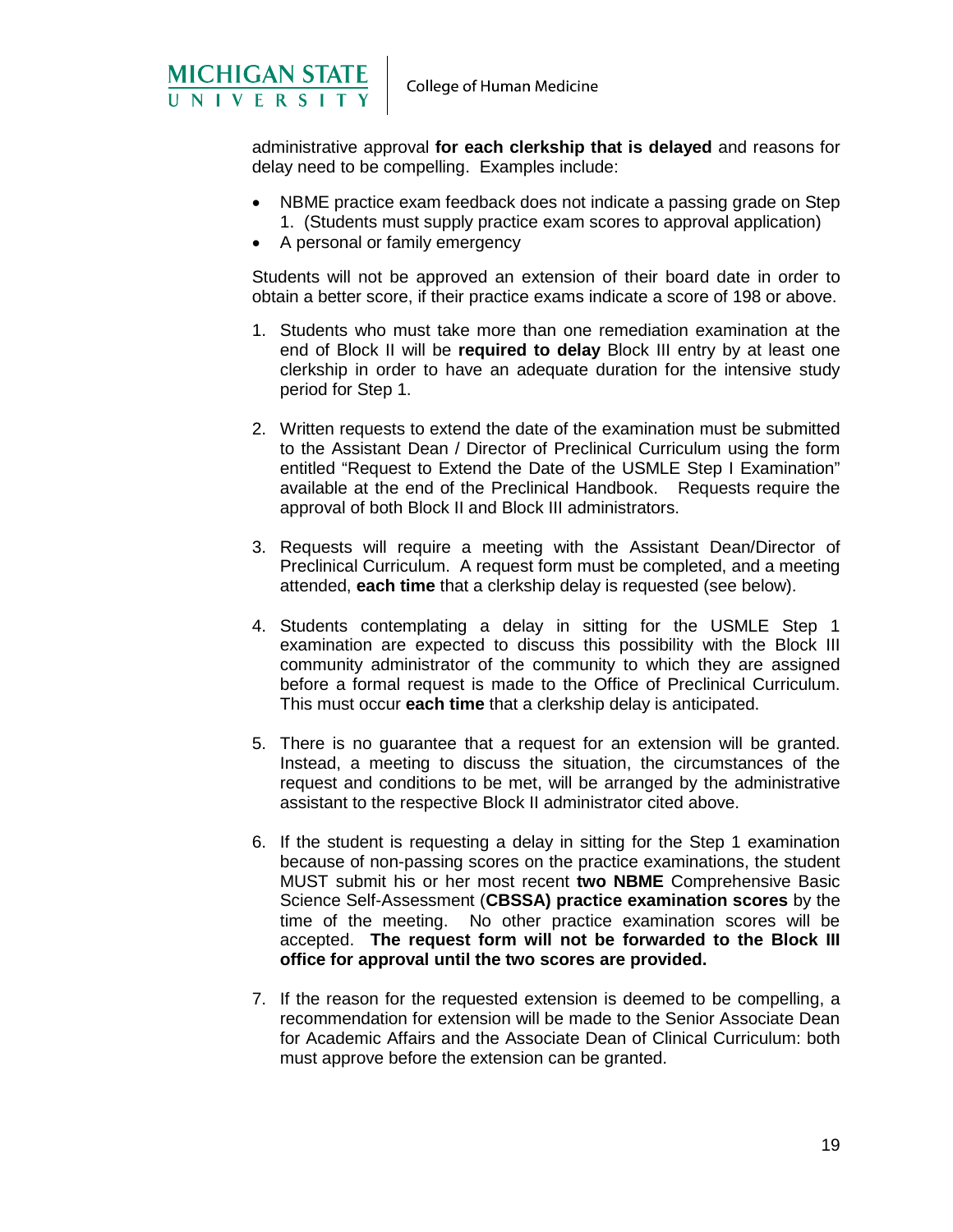

- 8. All students who extend their board date are **required** to enroll in at least one credit of **HM 591 (Independent Study)** for each term during which they will be extending their board date. There are specific requirements for receiving a passing grade in the course, which will be communicated to the student by the course director.
- 9. **A student who delays taking the USMLE Step 1 examination before Block III orientation must post a passing score before s/he may enter Block III**. This will require a window of time between the examination and the start of the clerkship that the student wishes to begin. Deadlines for sitting for the exam in enough time to obtain Step 1 examination results are established by the NBME, not by CHM.
- 10. If the request is approved, and the intention is to enter Block III during the same academic year that the exam is taken, the following conditions apply:
	- a. Students who delay entry into Block III must
		- i. Request that their community administrator drop the clerkship that the student would have entered, and continue enrollment for Core Competency (2 credits).
		- ii. Contact the Financial Aid Officer to understand the implications of board extension. Students may need to take more than one credit of Independent Study to qualify for a full financial aid package.
		- iii. Attend the week of Block III orientation in person in the assigned community.
		- iv. Attend each weekly Core Competency session in person in the student's clinical campus beginning in July. Students having a compelling reason to miss a session will make up the experience the following year or as arranged by the course director, depending on the experience.
	- b. Students who enter Block III late and who wish to graduate "on time" may have less time for elective clerkships, interviewing, and studying for the USMLE Step 2 Clinical Knowledge Examination.
	- c. The last Block III clerkship that a student may enter in a given academic year is the third clerkship (offered October – December).
	- d. Delaying entry into Block III may affect a student's ability to graduate with her/his class and may delay entry into residency by as much as one year.
- 11. Once the decision to delay taking the USMLE Step 1 examination is finalized, both the student and the clinical community to which the student is assigned will be notified by the Office of the Senior Associate Dean for Academic Affairs.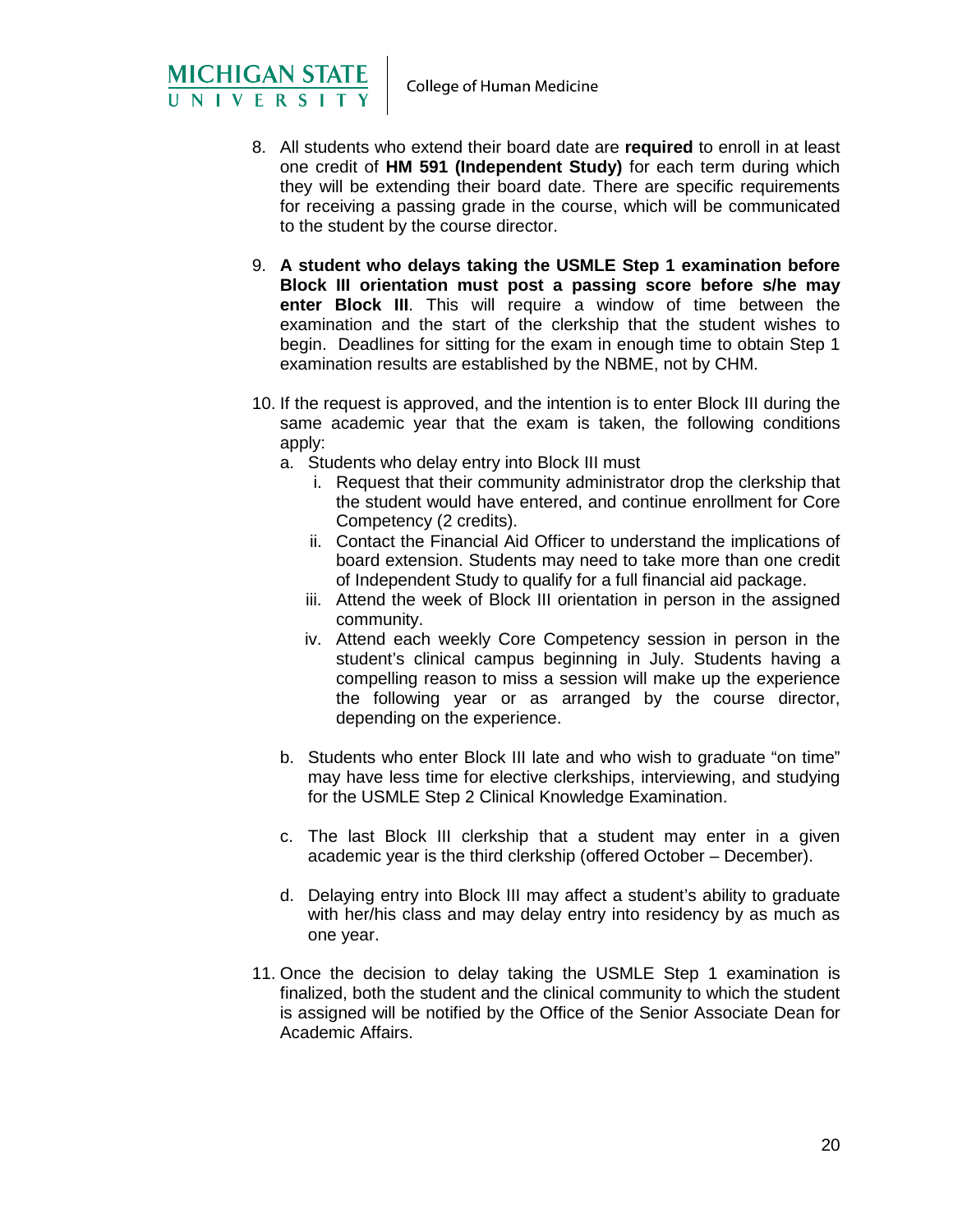MICHIGAN STATE<br>UNIVERSITY

12. All students who delay the USMLE Step 1 examination must meet with the Director/Assistant Director of Academic Support in their Block II community to become clear on the grading requirements for HM 591, and to develop a study plan and a schedule for taking the NBME CBSSA practice examinations. The timing and number of these practice examinations will be determined by the Director/Assistant Director of Academic Support with a minimum of one practice examination taken one-two weeks before the USMLE Step 1 examination. Students must send the results of these exams to the Director/Assistant Director of Academic Support, who will forward the results to the Assistant Dean and the Director of Preclinical Curriculum.

# **D. RARE EXTENDED DELAYS**

There is no question that the closer a student is to the end of the Block II curriculum, the greater the chance of a successful Step I performance. There are rare occasions when a student may not be able to sit for the examination, even by the mid-fall deadline.

- 1. Students who have not taken the USMLE Step 1 examination by September 30, must drop Core Competency and repeat the course in its entirety upon re-entering Block III in July of the following year.
- 2. The student must compose a letter to the **Student Performance Committee**. In it, the student must articulate the reasons for the delay and outline a plan for success. This letter must be sent to the Student Performance Committee Coordinator. It will be copied to the Senior Associate Dean for Academic Affairs, the Assistant Dean of Clinical Curriculum, and the Assistant Dean/Director of Preclinical Curriculum by the Student Performance Committee Coordinator. It will become a permanent part of the student's SPC file.
	- a. Prior to composing the letter, a meeting between the student and the Director/Assistant Director of Academic Support is strongly encouraged, the goal of which is to outline a plan for success.
	- b. Students granted permission to delay taking the USMLE Step 1 examination until after September 30, **cannot start Block III until July of the following year.**
	- c. Students who have delayed the USMLE Step 1 examination and who wish to enter Block III in July of the following year must:
		- i. Post a passing score on the examination;
		- ii. Take the examination by **May 1 prior to Block III entry;**
	- d. Students granted the deadline of May 1, who continue to perform poorly on the NBME Comprehensive Basic Science Self-Assessment practice examinations, will be strongly encouraged to enroll in an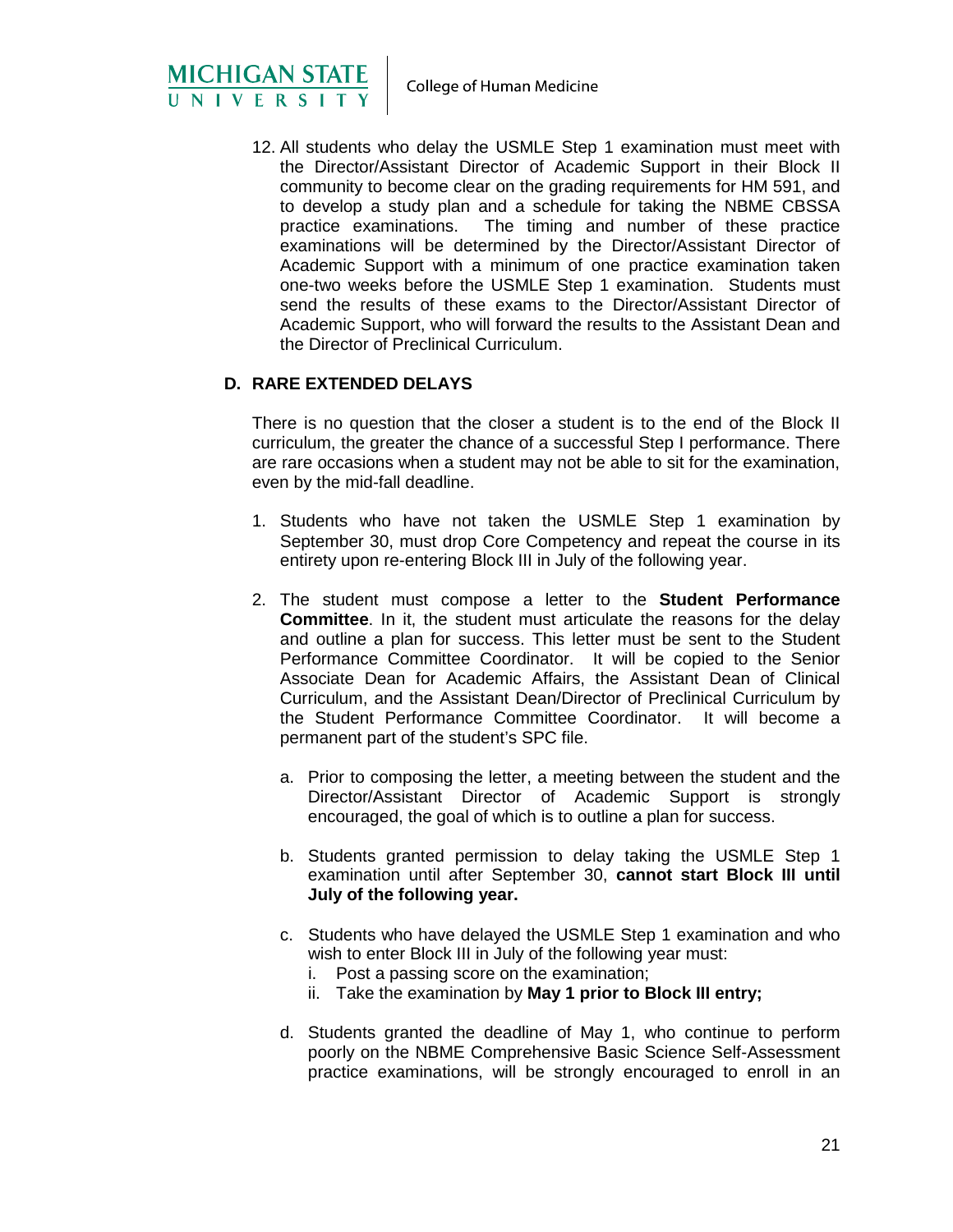

approved board preparation course coordinated by the Director/Assistant Director of Academic Support.

Students who do not take the USMLE Step 1 examination by the May 1st deadline, just prior to Block III, **will not be allowed to start Block III until the following year (1 year delay) at the earliest.**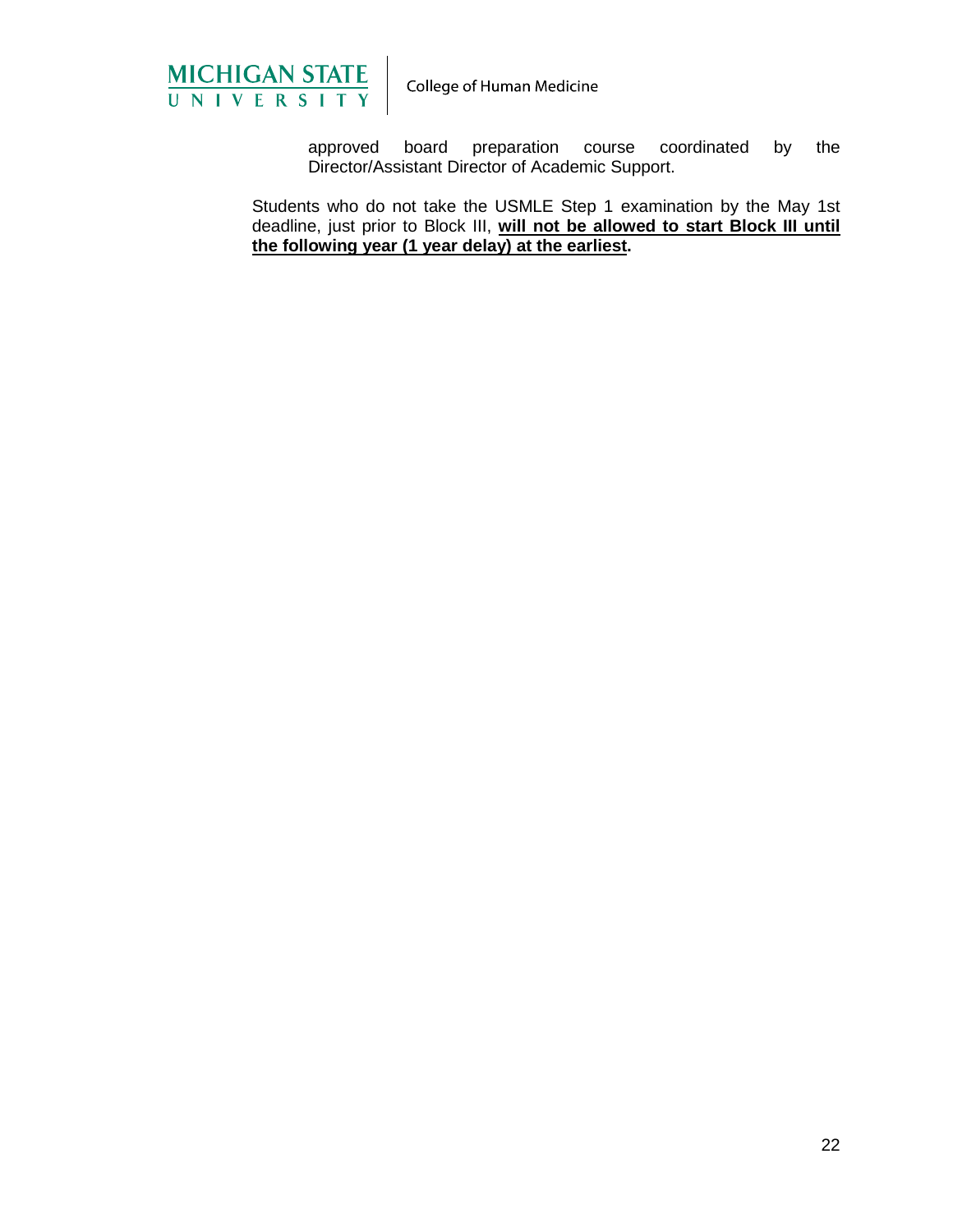

# **XII: Academic Review, Suspension Pending Dismissal, Probation and Dismissal 2015**

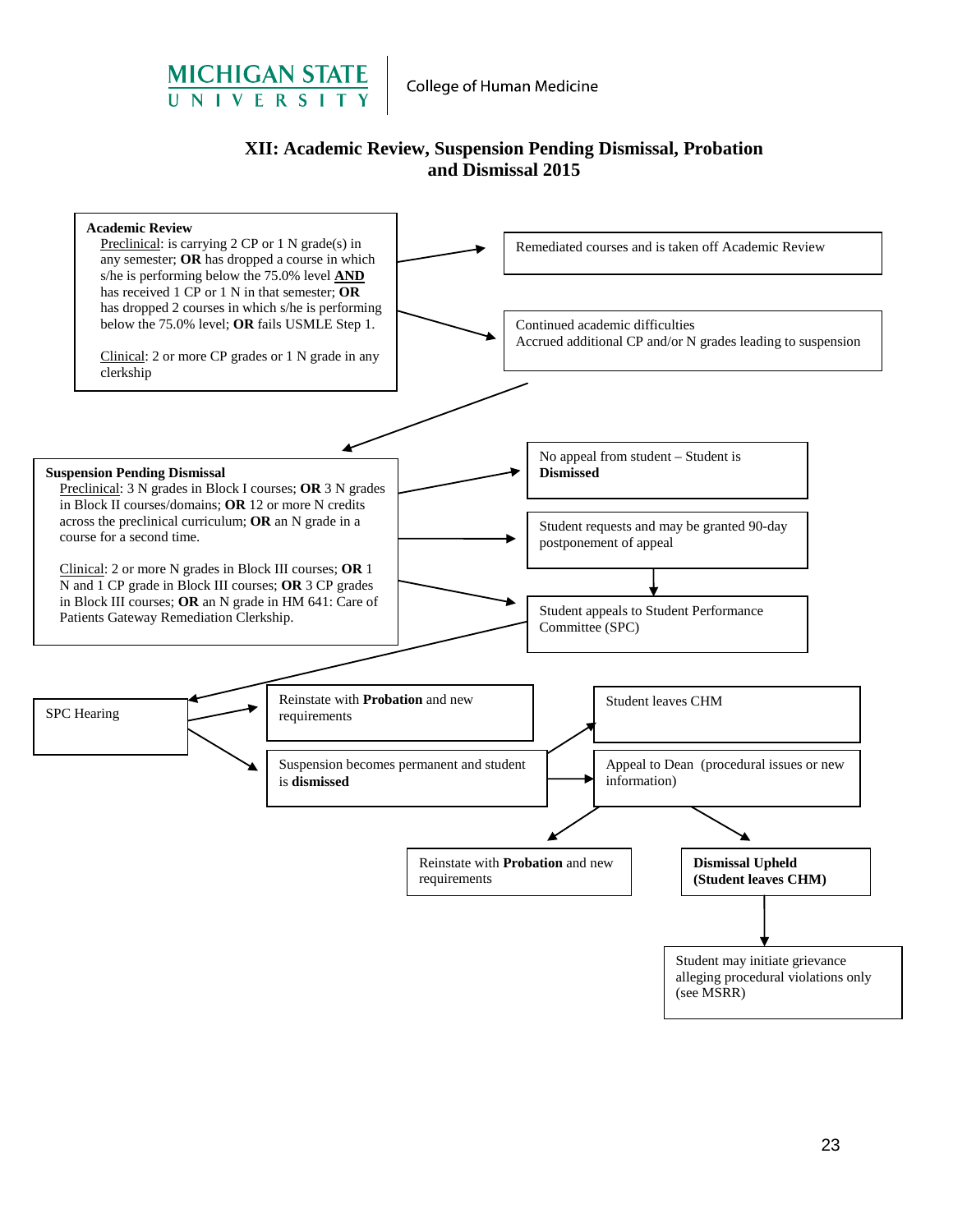

# **PROFESSIONAL DEVELOPMENT & BEHAVIOR**

#### **Understanding Professional Behavior**

Medical students' responsibilities for conduct go far beyond matters of academic honesty, which apply to all MSU students. Medical students are joining a professional community, and an important goal of medical education is to promote the development of professional integrity and professional virtues. In a pluralistic society, there will be a variety of different conceptions of what it means to live a good life and to be a good person. While there will be important common elements - few will view killing, stealing, or lying as examples of "good" behavior - there will also be some important differences. It would therefore be inappropriate for a professional school to claim to either judge or teach what it means to be a person of integrity or a virtuous person.

On the other hand, it may be possible through inquiry to agree upon a core set of values that define medicine as a moral (as well as a scientific and technical) enterprise. These are values that all properly trained physicians ought to share in order to properly carry out medicine's particular mission. If we can agree on this moral core of medicine, we can then judge whether a physician accepts those values and is trying to shape his/her attitudes and behavior to conform to them. We can also identify certain personal qualities or practices, which seem to go hand in hand with these values, and we can judge the relative excellence of a physician in developing those qualities and incorporating them into his/her everyday behaviors. That means we can both teach and evaluate what it means to possess virtue or integrity as a physician, even if what it means to possess them as a person is beyond our scope. Personal moral creed may be overridden by professional standards. An important part of medical education is to provide the student with opportunities to reflect upon the relationship between one's personal values and one's evolving professional values.

#### **Core Professional Values[1](#page-29-0)**

One ought to be able to determine the core professional values of medical practice by carefully analyzing what sort of activity medicine is. To be a physician of integrity requires, first, that one adhere to the proper goals of medical practice; and second, that one use skilled and appropriate means to pursue those goals.

<span id="page-29-0"></span><sup>&</sup>lt;sup>1</sup> Adapted from Franklin G. Miller and Howard Brody, "Professional Integrity and Physician Assisted Death," Hastings Center Report 25 (3) : 8-17, 1995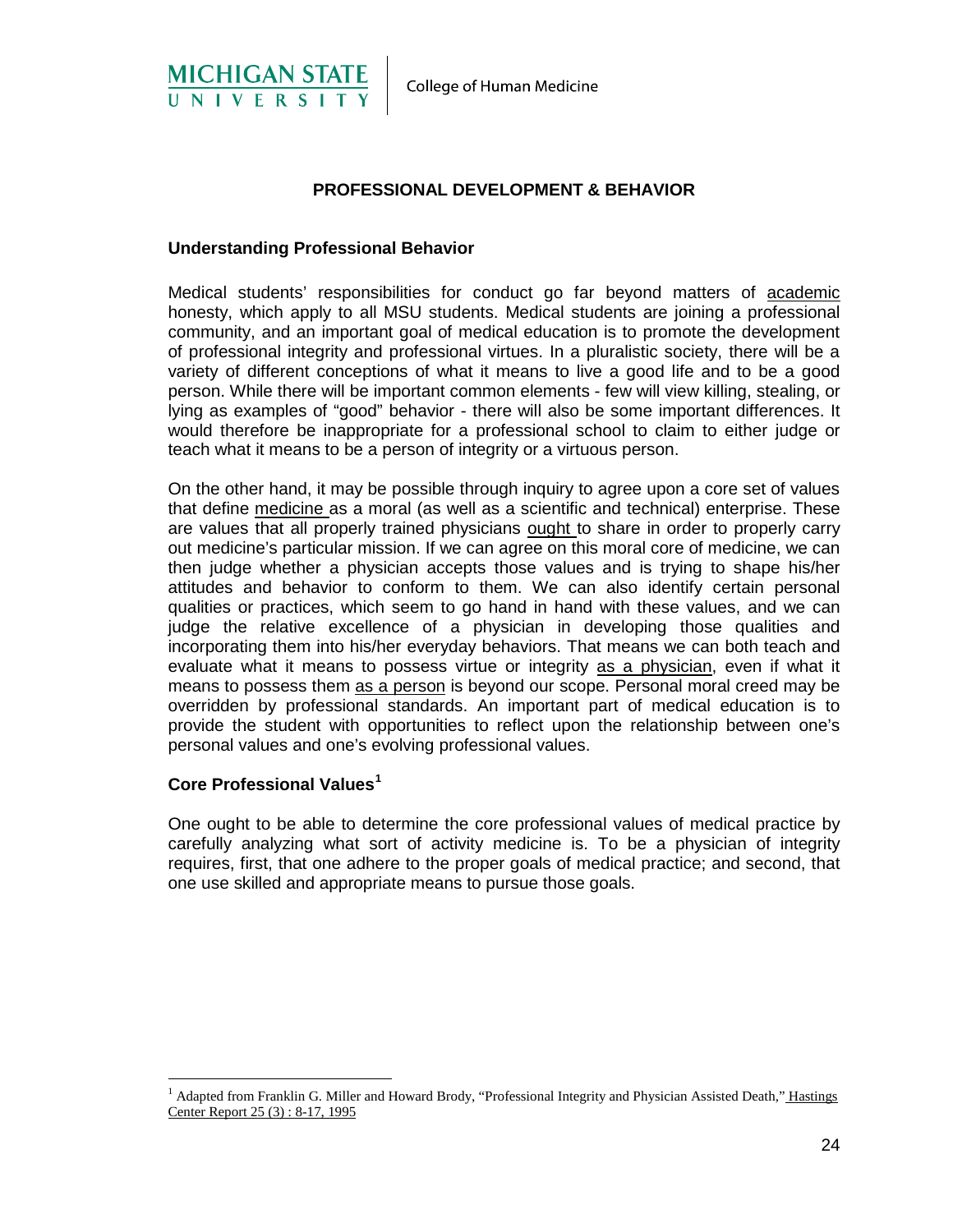

The proper goals of medical practice are:

- 1. healing and ameliorating illness and its consequences;
- 2. promoting health;
- 3. (When 1 and 2 are no longer possible) assisting patients in the achievement of a comfortable and dignified death.

The ethically appropriate means to pursue those goals include:

- 1. competent practice in a technical sense;
- 2. inflicting harm only when necessary and proportional to a sought-after benefit;
- 3. honest portrayal of medical knowledge;
- 4. fidelity to the interests of one's patients.

Taking one extreme example, engaging in sexual relationships with patients violates almost everything on this list. It pursues no legitimate medical goal. It elevates the physician's selfish interests over any concern for the patient's long-term interests. It fraudulently misportrays medical knowledge if it gives the impression that sex can be a part of therapeutic practice. If the physician truly thinks that it could be therapeutic, that physician is technically incompetent**.**

#### *Development and Assessment of Professionalism for CHM Students*

The CHM faculty is committed to help in the development of professional behaviors in its student body. There will be experiences held at intervals throughout the four-year curriculum to assist students in understanding appropriate professional behaviors, built around the six virtues outlined by the CHM faculty and student body. These will occur as part of the formal and the informal curriculum.

The six virtues have been incorporated into the student evaluation forms used in all three blocks of the curriculum (see Appendix II). Students will routinely receive feedback from faculty about their progress in developing as virtuous health professionals.

#### *How Instances of Unprofessional Behavior Are Handled*

- 1. Expectations for students for demonstrating appropriate levels of professionalism have been incorporated into some courses in the preclinical curriculum, and all required clerkships in the clinical curriculum. Students will be given feedback about certain inappropriate behaviors and it is expected that such behaviors will not be repeated.
- 2. Patterns of unprofessional behavior in a single course/domain, clerkship will become an academic matter. This means that professionalism will be reflected in the student's grade for the course or clerkship, will be included in narrative comments in letters by course/ clerkship faculty, and will be commented upon in the MSPE.
- 3. It is possible that a student could go on academic review or be suspended due to earning non-passing grades based solely on professionalism issues. In such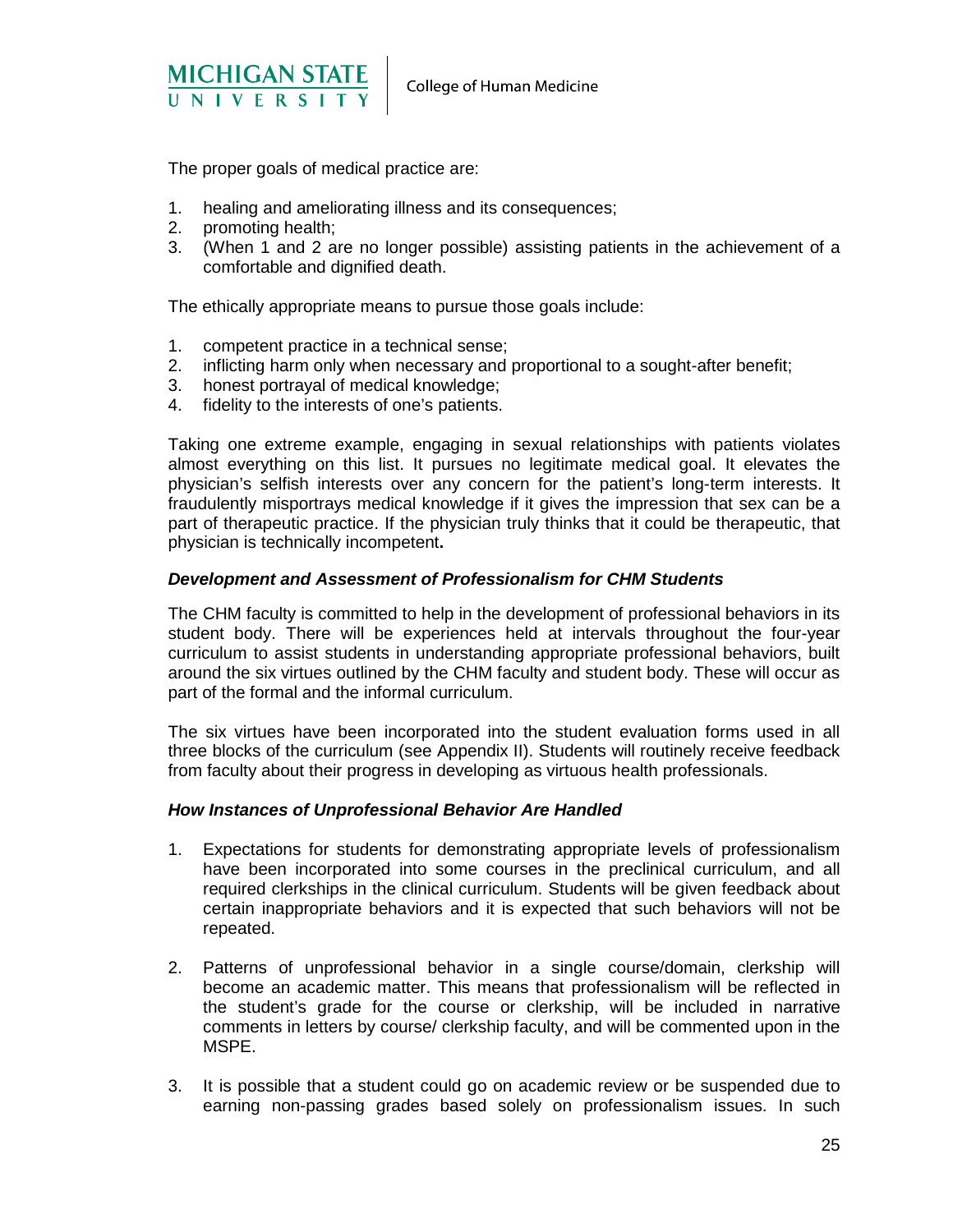

instances, as with all academic matters, the student could make an appeal to the Student Performance Committee for reinstatement. In the event that academic review was triggered by similar circumstances, the student would be notified of the academic review, with appropriate corrective action outlined.

#### *Disciplinary Action*

#### **What precipitates disciplinary rather than academic action?**

In some instances, student behavior will be so egregious that any single instance will be handled by the disciplinary, not the academic process. Examples of such behavior include instances of cheating, behaviors that compromise the safety or endanger the welfare of a patient, and instances of threats of harm to patients, patient families, other students, faculty or staff, or violations of University-wide policies or violations of the criminal code of Michigan. In the case of such instances, the process followed will be that outlined in the MSRR document, under Disciplinary Hearings. This is the same process used for Student Grievances, although when it is a matter of behavior, the hearing is called a Disciplinary Hearing not a Grievance Hearing.

In rare instances there will have been repeated instances of unprofessional conduct, no single one of which gets reflected in the student's grade. Nevertheless, if such a pattern of unprofessional conduct is deemed to exist, a Disciplinary Hearing can be convened.

Fact-Finding of all allegations of unprofessional conduct will be followed up with factfinding by the responsible CHM administrator.

#### **Formal Hearing**

If the fact-finding suggests there has been a violation of conduct expectations, a formal hearing body shall be convened to review all the data from every source, including the student in question. The process outlined in the Medical Student Rights and Responsibilities document will be followed. The hearing body will recommend to the dean their findings and recommendations.

The Medical Student Rights and Responsibilities document identifies (see 5.5.3.1) five sanctions that the Hearing Body will consider:

- a. Warning
- b. Warning Probation
- c. Disciplinary Probation
- d. Suspension
- e. Other

#### **In Lieu of a Formal Hearing**

If the fact-finding results in the student admitting guilt, and if the behavior is a first instance of unprofessional conduct, and if the situation is not an 'urgent' one (as defined by the MSRR) the student has the option to request waiver of a formal hearing. In such an instance, the Chief Academic Officer, or his/her designate, will determine and implement an appropriate sanction. If the student does not agree with the sanction, a formal hearing will be called. In such an instance a formal record of the situation will be constructed by the Chief Academic Officer, and entered into the student's file as an official instance of unprofessional conduct. If there is any repeat instance of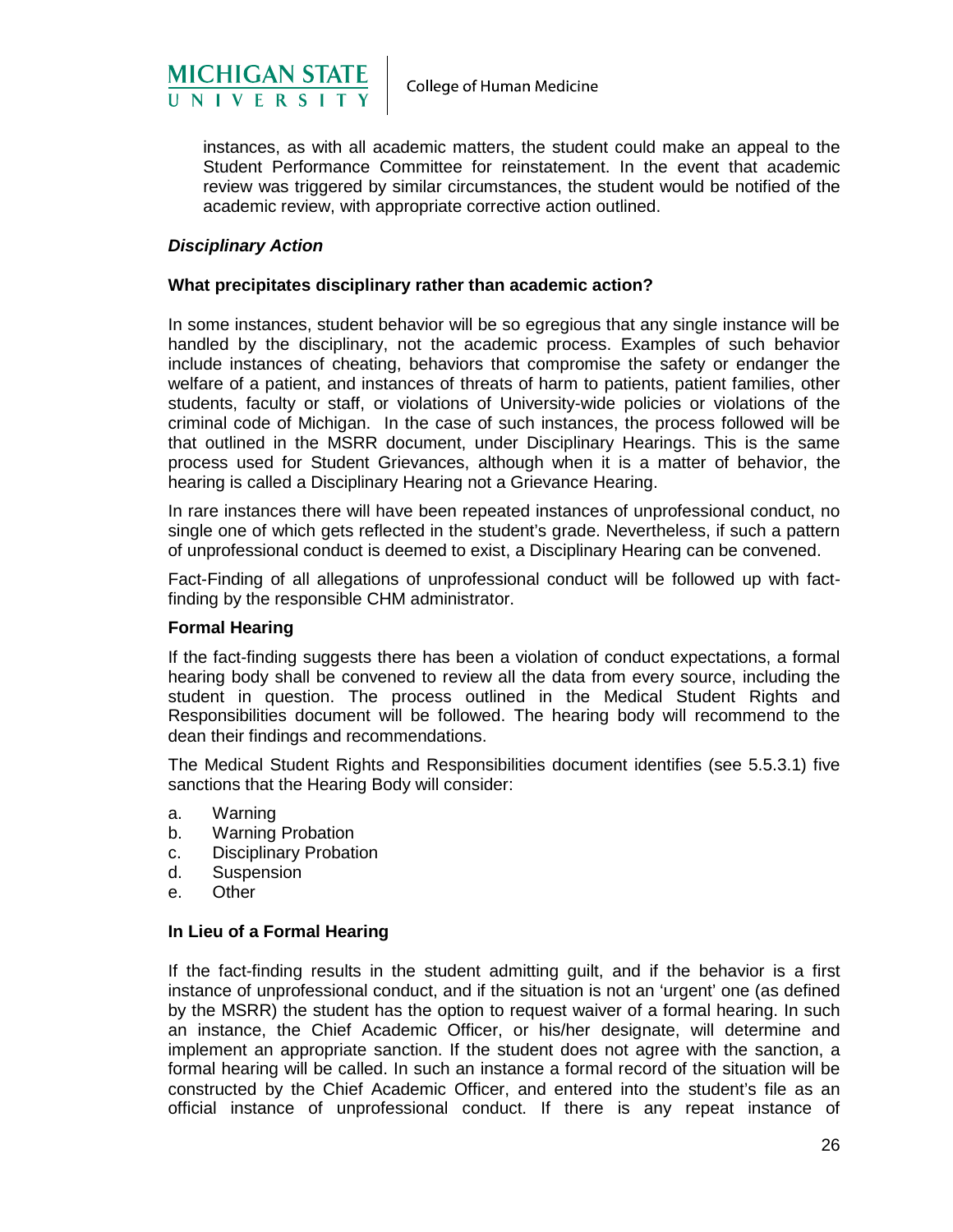

unprofessional behavior (similar to or different from the initial instance), a formal hearing will be called. If there is any dispute about facts or if the student does not agree to waiver, a formal hearing will be called.

#### *Examples of Unprofessional Behavior*

It is well documented that people differ with regard to what is considered dishonest or unprofessional. Given this, the faculty in the College feel that it is important to provide some examples to students, so as to create enough specificity that students can govern themselves. On the other hand, no list of examples is complete – **it is possible for a student to behave in ways not covered by our list, and still be considered to have acted unprofessionally**. With this stated caveat, the CHM list of examples follows.

#### *Examples from the Preclinical Environment*

The following activities are considered to be academically dishonest, unless a faculty member specifies that a given activity is permissible in his or her course:

- 1. failing to report observed instances of academic dishonesty;
- 2. Plagiarism is defined as representing as one's own, the ideas, writings, or other intellectual properties of others, including other students. Failure to put direct quotations in quotation marks constitutes plagiarism, as does failure to cite a reference from which the quotation was selected;
- 3. collaboration on assignments when it is expressly prohibited in the course protocol/ syllabus;
- 4. falsifying academic, research, or clinical records, including fabrication of data;
- 5. bribing University staff/faculty to improve academic scores or grades in any way;
- 6. acquiring an examination during the preparation, typing, duplication or storage including licensing examinations;
- 7. removing or acquiring secured examinations after administration including licensing examinations;
- 8. copying answers from another student's examination;
- 9. taking crib sheets or other forms of prepared answers/notes into an examination;
- 10. leaving the examination room and returning without permission;
- 11. taking an examination for someone else or preparing and submitting an assignment for someone else;
- 12. having someone take an examination or prepare an assignment in one's stead;
- 13. systematically memorizing questions from secured exams and collating them for future study or distributing them to other students;
- 14. receiving, retaining, and/or using materials obtained in a manner that is defined as academically dishonest;
- 15. using signals or otherwise communicating during an examination to share answers with another student;
- 16. continuing to answer test items beyond the prescribed exam time limit;
- 17. falsifying reasons for excused absences from examinations;
- 18. taking examinations at times other than the one to which you have been assigned in order to obtain more preparation time;
- 19. using an I-clicker for another student;
- 20. unauthorized use of patient parking lot;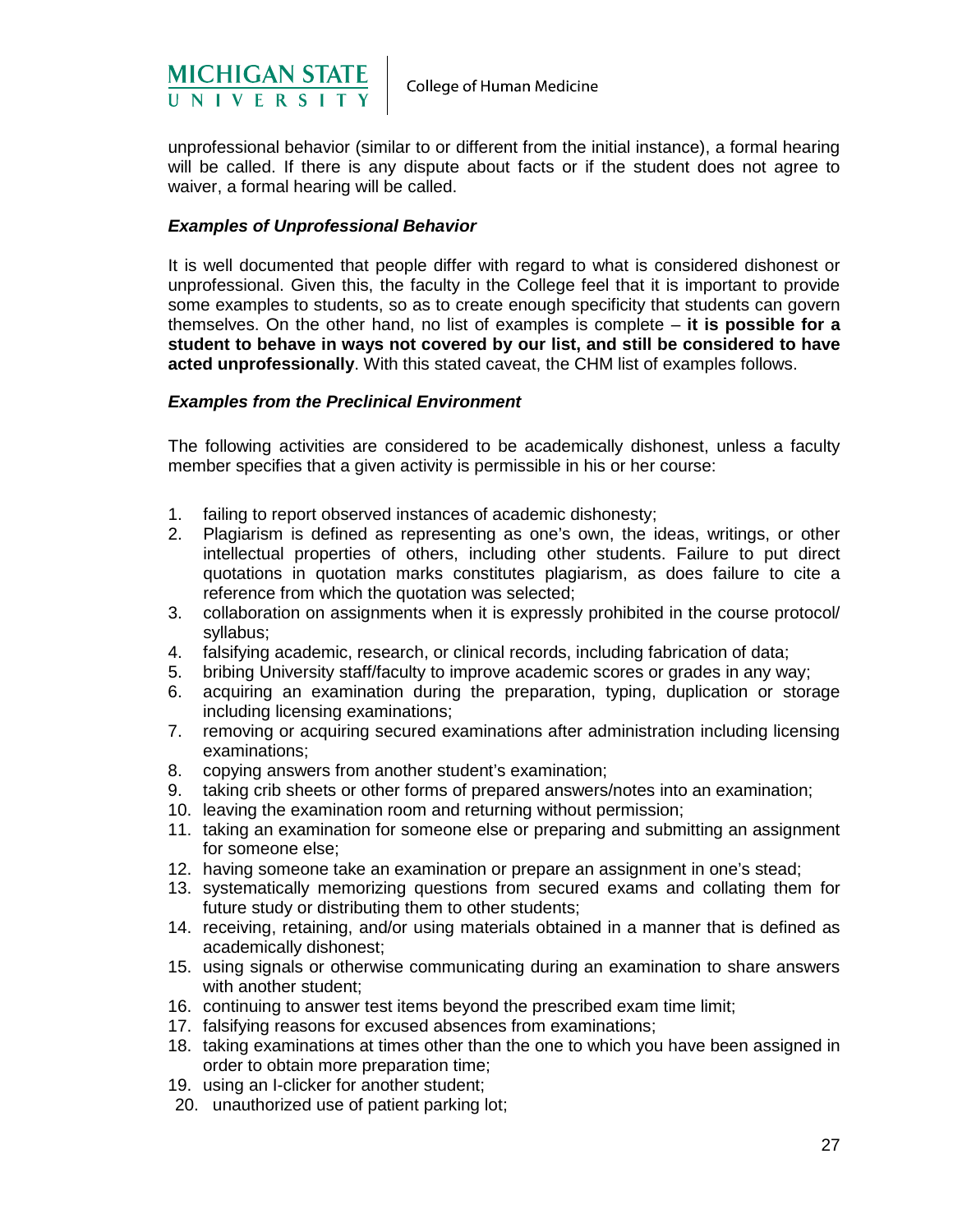

#### **Examples from the Clinical Environment**

The following activities are considered to be examples of unprofessional behavior and/or academic dishonesty.

- 1. behavior that diminishes or threatens patient safety and welfare;
- 2. falsifying clinical records (e.g., noting that a physical exam had been performed when it had not been performed);
- 3. fabrication of written records (e.g., "making up" data on clerkship written records);
- 4. committing plagiarism in medical records or required write-ups;
- 5. unexcused absences in clinics, hospitals and other clerkship obligations;
- 6. falsifying reasons for excused absences from clerkships or examinations;
- 7. presenting or publishing data or results (including electronically) from a collaborative research project without the principle investigator's permission (funded or unfunded projects);
- 8. plagiarism defined as representing as one's own, the ideas, writings, or other intellectual properties of others, including other students;
- 9. treating faculty, peers, nurses, other health care professionals, staff of academic centers and other institutions with lack of respect and courtesy;
- 10. receiving, retaining, and/or using materials obtained in a manner that is defined as academically dishonest;
- 11. failing to report observed instances of academic dishonesty or other unprofessional behavior;
- 12. taking an examination for someone else or preparing and submitting an assignment for someone else;
- 13. removing or acquiring an examination during preparation, typing, duplication, storage or after administration including licensing examination;
- 14. continuing to answer test items beyond the prescribed exam time line;
- 15. leaving the examination room without permission;
- 16. taking examinations at times other than the one to which you have been assigned in order to obtain more preparation time;

According to the policies in force at Michigan State University, a penalty grade can be given in the above circumstances.